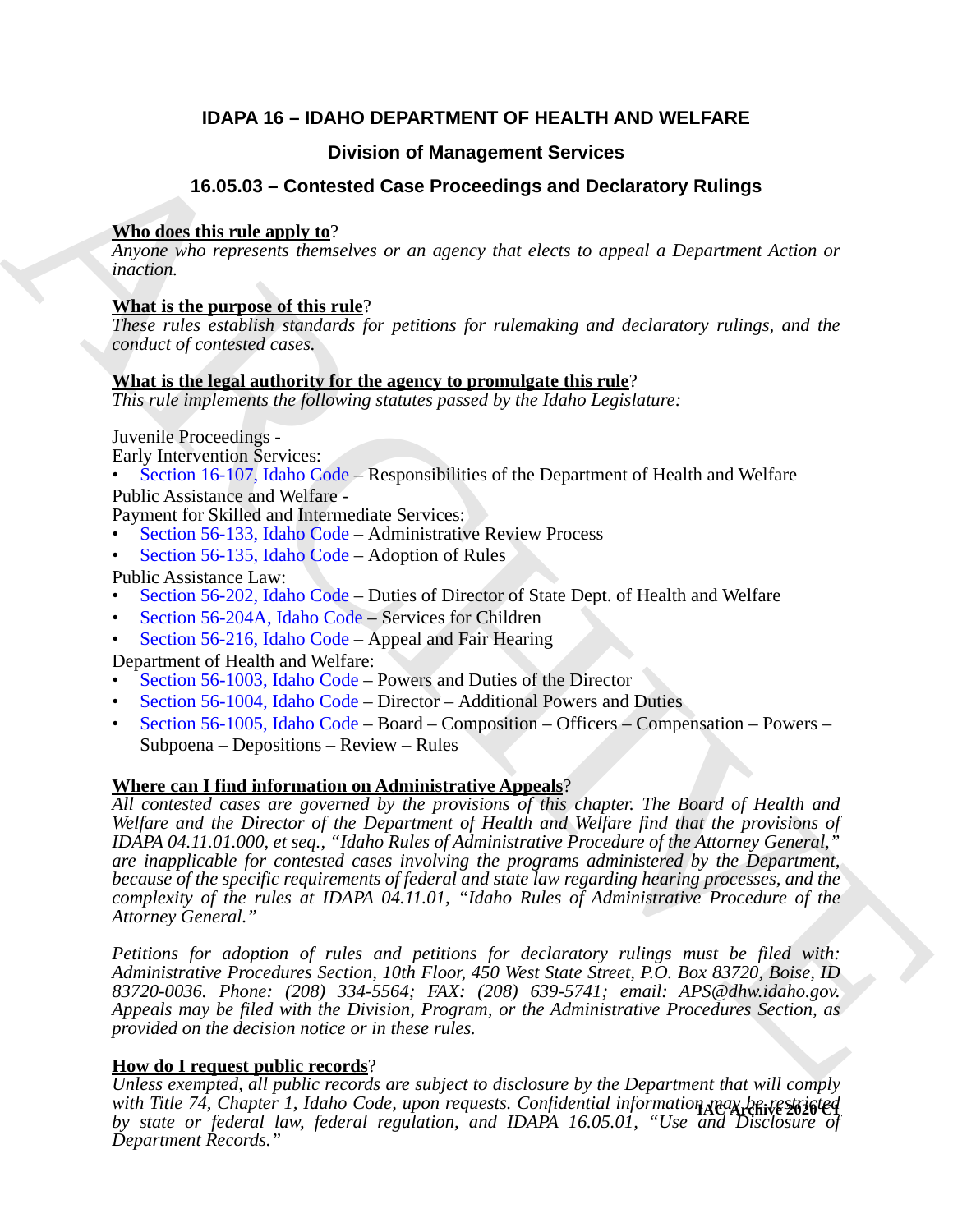# **Who do I contact for more information on this rule**?

Idaho Department of Health and Welfare Attn: Administrative Procedures Section P.O. Box 83720 450 West State Street, 10th floor

The Department of Health and Wichita<br> [A](https://healthandwelfare.idaho.gov/news-notices/public-records-requests/public-records-requests)[R](mailto:APS@dhw.idaho.gov)CHIVES Control and Wichita<br>
ARCHIVES Care Street, 10th floor<br>
4.60 West Start Street, 10th floor<br>
The Health Control and Wichita and Wichita<br>
The Health Archives Care Street, 19th an Boise, ID 83720-0036 Phone: (208) 334-5564 Fax: (208) 639-5741, Attn: APS Email: APS@dhw.idaho.gov<br>Webpage: https://healtl https://healthandwelfare.idaho.gov/news-notices/public-records-requests/publicrecords-requests

**IAC Archive 2020 C1**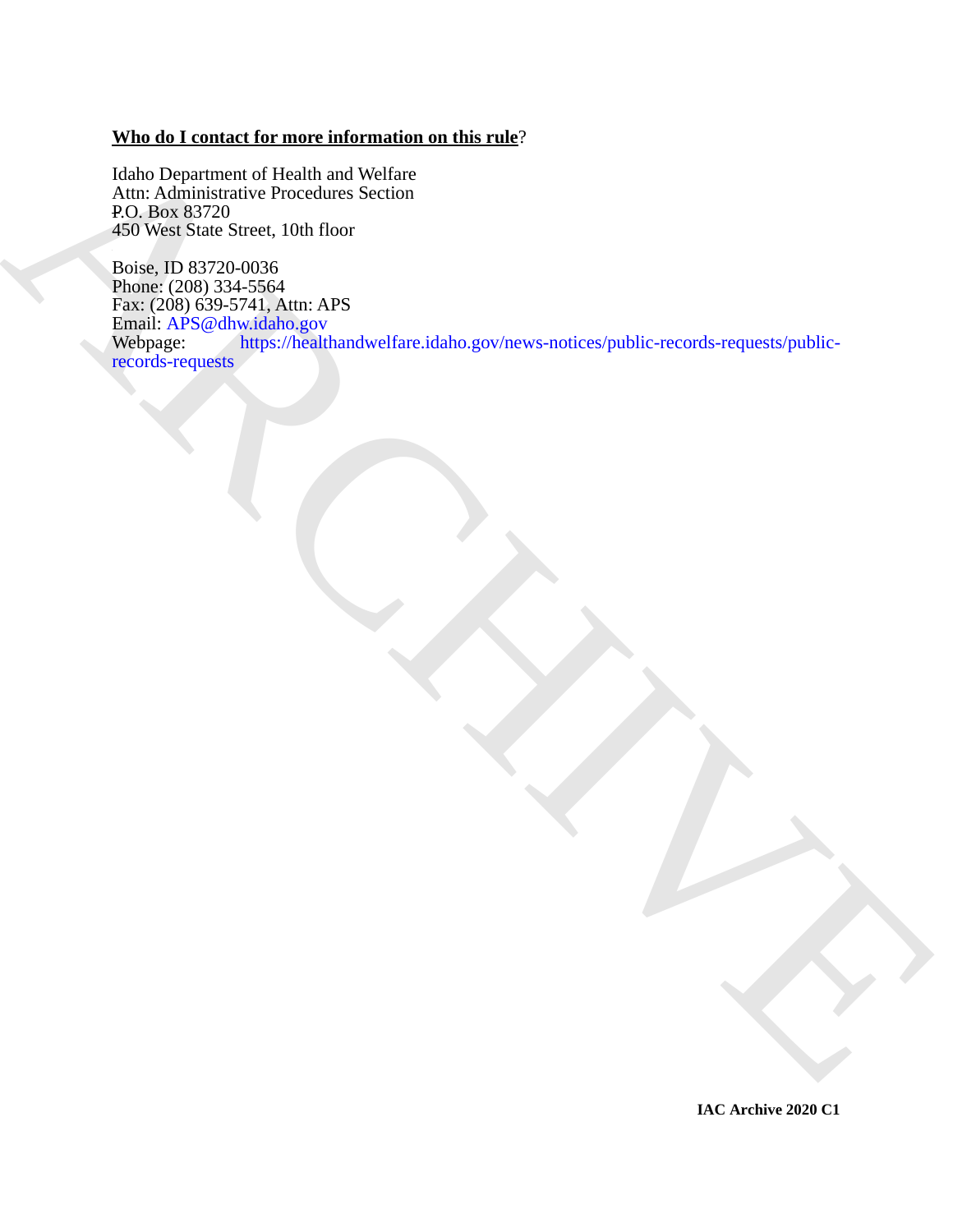# **Table of Contents**

# 16.05.03 - Contested Case Proceedings and Declaratory Rulings

|  | 002. Access To Records Of Individuals With Developmental Or Mental Disabilities. 6 |  |
|--|------------------------------------------------------------------------------------|--|
|  |                                                                                    |  |
|  |                                                                                    |  |
|  |                                                                                    |  |
|  |                                                                                    |  |
|  |                                                                                    |  |
|  |                                                                                    |  |
|  |                                                                                    |  |
|  |                                                                                    |  |
|  |                                                                                    |  |
|  |                                                                                    |  |
|  |                                                                                    |  |
|  |                                                                                    |  |
|  |                                                                                    |  |
|  |                                                                                    |  |
|  |                                                                                    |  |
|  |                                                                                    |  |
|  |                                                                                    |  |
|  |                                                                                    |  |
|  |                                                                                    |  |
|  |                                                                                    |  |
|  |                                                                                    |  |
|  |                                                                                    |  |
|  |                                                                                    |  |
|  |                                                                                    |  |
|  |                                                                                    |  |
|  |                                                                                    |  |
|  |                                                                                    |  |
|  |                                                                                    |  |
|  |                                                                                    |  |
|  |                                                                                    |  |
|  |                                                                                    |  |
|  |                                                                                    |  |
|  |                                                                                    |  |
|  |                                                                                    |  |
|  |                                                                                    |  |
|  |                                                                                    |  |
|  |                                                                                    |  |
|  |                                                                                    |  |
|  |                                                                                    |  |
|  |                                                                                    |  |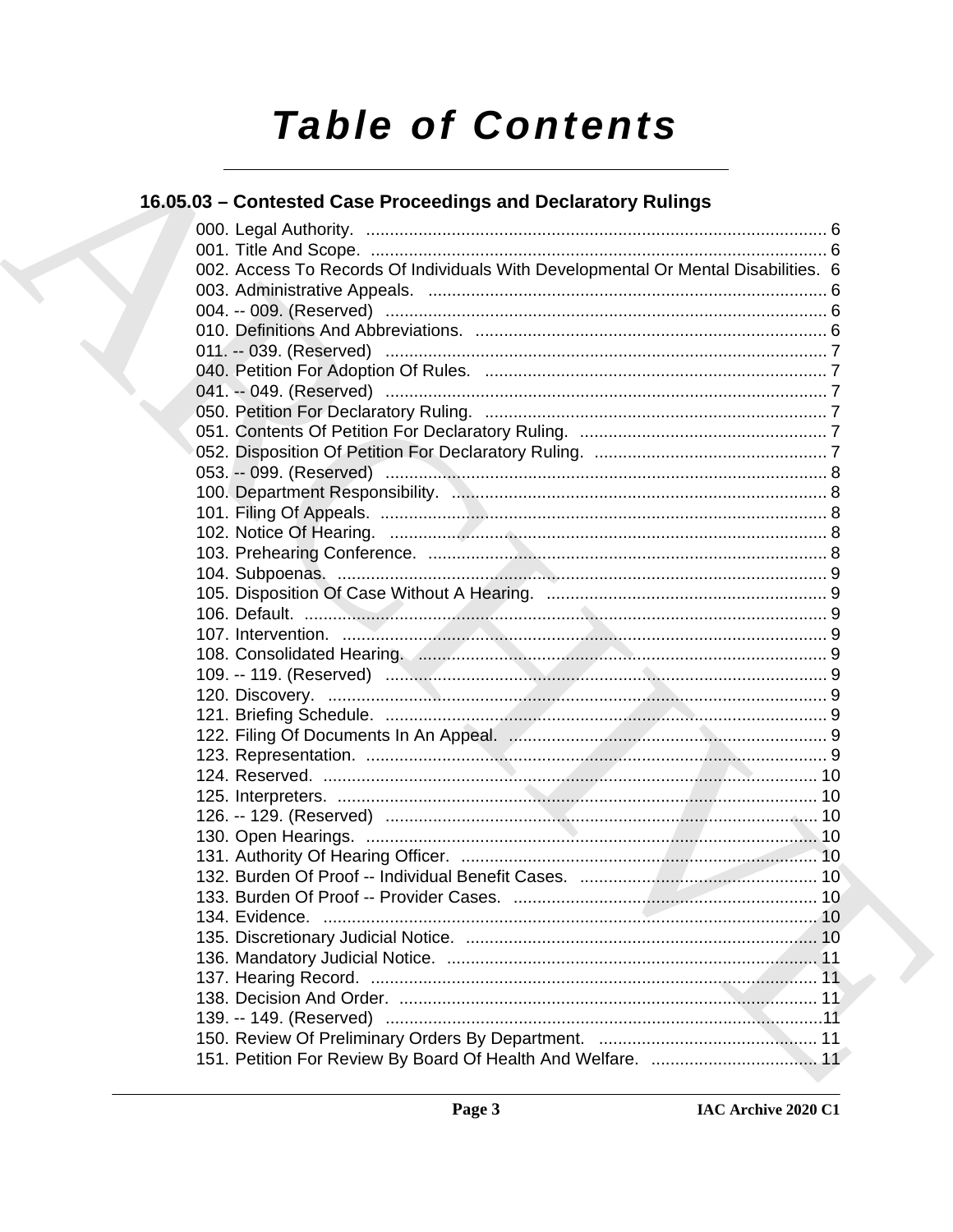# *Table of Contents (cont'd)*

| 204. Division Of Welfare: Time Limits For Completing Hearings.  13                  |  |
|-------------------------------------------------------------------------------------|--|
|                                                                                     |  |
|                                                                                     |  |
| 207. Division Of Welfare: Postponement Of Food Stamp Hearings.  13                  |  |
|                                                                                     |  |
| 250. Division Of Welfare: Food Stamps Disqualification Hearings.  13                |  |
| 251. Division Of Welfare: Combining Disqualification Hearing                        |  |
|                                                                                     |  |
|                                                                                     |  |
|                                                                                     |  |
| 254. Division Of Welfare: Standard For Determining                                  |  |
|                                                                                     |  |
|                                                                                     |  |
|                                                                                     |  |
|                                                                                     |  |
| 300. Division Of Medicaid: Administrative Reviews For Providers And Facilities.  14 |  |
|                                                                                     |  |
| 302. Division Of Medicaid: Appeals Process For Medicaid Participants.  15           |  |
|                                                                                     |  |
|                                                                                     |  |
|                                                                                     |  |
|                                                                                     |  |
|                                                                                     |  |
| 500. Division Of Family And Community Services: Child Protection Central Registry   |  |
| 501. Division Of Family And Community Services: Intensive Behavioral Intervention   |  |
| 502. Division Of Family And Community Services: Infant Toddler Program -            |  |
| 503. Division Of Family And Community Services: Infant Toddler Program -            |  |
|                                                                                     |  |
| 600. Division Of Licensing And Certification: Request For Administrative Review. 18 |  |
|                                                                                     |  |
| 700. Division Of Behavioral Health: Request For Administrative Review.  18          |  |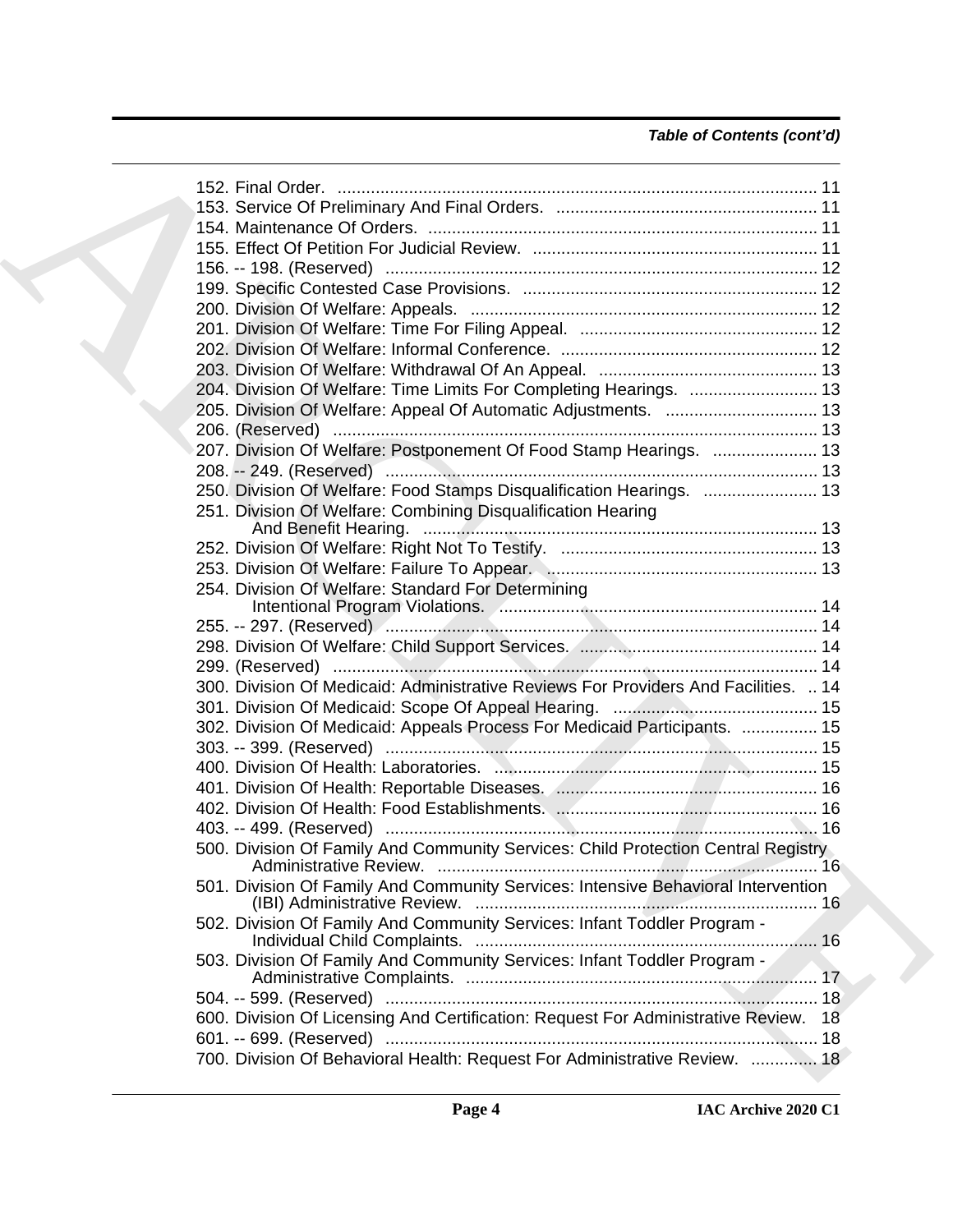# *Table of Contents (cont'd)*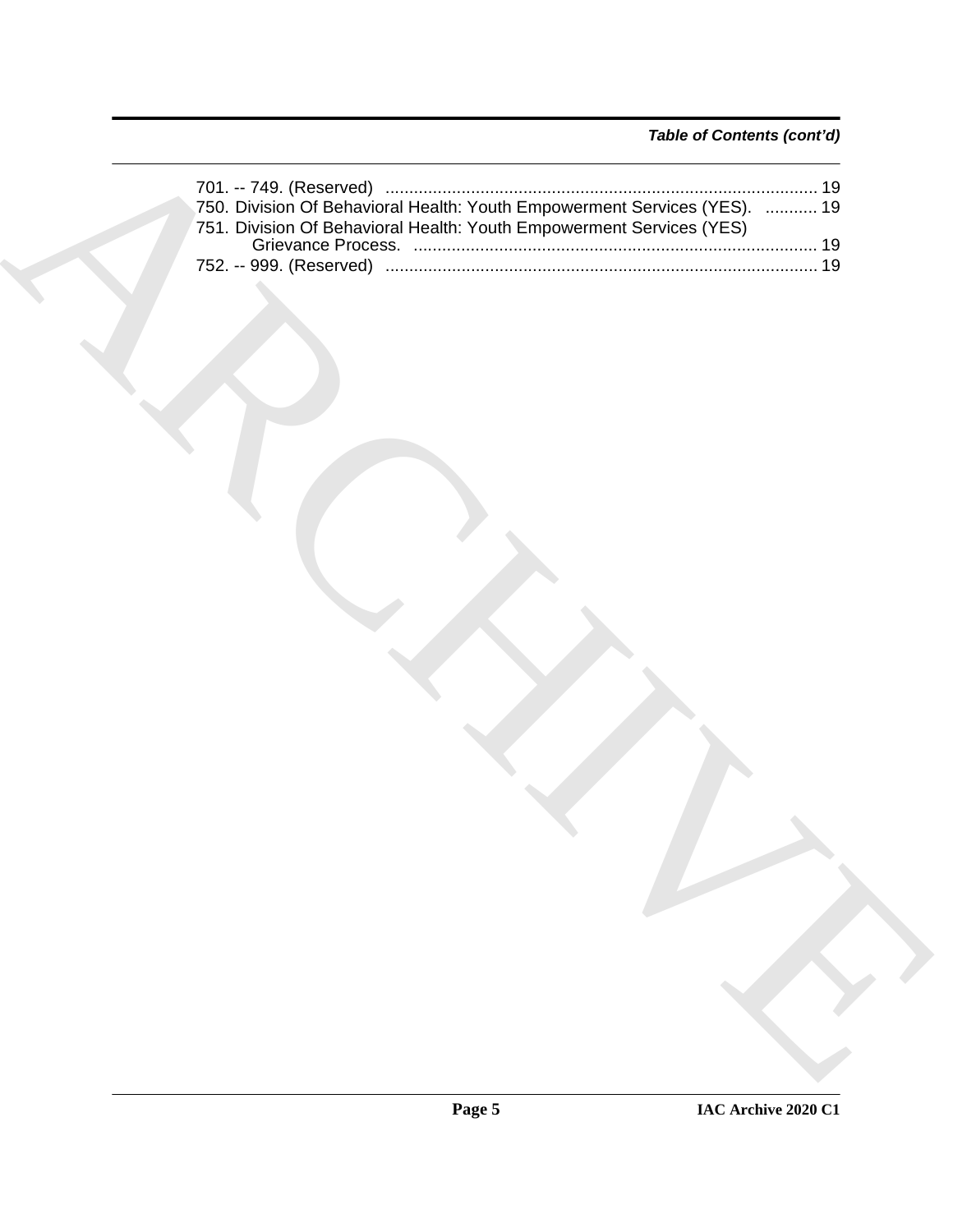#### <span id="page-5-21"></span>**16.05.03 – CONTESTED CASE PROCEEDINGS AND DECLARATORY RULINGS**

#### <span id="page-5-1"></span><span id="page-5-0"></span>**000. LEGAL AUTHORITY.**

The Idaho Legislature has granted the Director of the Department of Health and Welfare and the Board of Health and Welfare the power and authority to conduct contested case proceedings and issue declaratory rulings, and to adopt rules governing such proceedings under Sections 16-107, 56-133, 56-135, 56-202, 56-204A, 56-216, 56-1003, 56- 1004, and 56-1005, Idaho Code. (5-8-09)

#### <span id="page-5-22"></span><span id="page-5-2"></span>**001. TITLE AND SCOPE.**

**01.** Title. These rules are titled IDAPA 16.05.03, "Contested Case Proceedings and Declaratory (5-8-09) Rulings." (5-8-09)

**02.** Scope. These rules establish standards for petitions for rulemaking and declaratory rulings, and the of contested cases. (5-8-09) conduct of contested cases.

#### <span id="page-5-7"></span><span id="page-5-3"></span>**002. ACCESS TO RECORDS OF INDIVIDUALS WITH DEVELOPMENTAL OR MENTAL DISABILITIES.**

The state Protection and Advocacy System established under 42 USC 15041, et seq., and 42 USC 10801 et seq., 29 USC 794e, et seq., and 42 USC 300d as designated by the Governor has access to records of individuals who are clients of the system maintained by any program or institution of the Department if the individual has authorized or is unable to authorize the system to have such access, or does not have a legal guardian, conservator or other legal representative. (3-28-18) representative.

#### <span id="page-5-8"></span><span id="page-5-4"></span>**003. ADMINISTRATIVE APPEALS.**

All contested cases are governed by the provisions of this chapter. The Board of Health and Welfare and the Director of the Department of Health and Welfare find that the provisions of IDAPA 04.11.01.000, et seq., "Idaho Rules of Administrative Procedure of the Attorney General," are inapplicable for contested cases involving the programs administered by the Department, because of the specific requirements of federal and state law regarding hearing processes, and the complexity of the rules at IDAPA 04.11.01, "Idaho Rules of Administrative Procedure of the Attorney General." (4-11-06)

#### <span id="page-5-5"></span>**004. -- 009. (RESERVED)**

#### <span id="page-5-20"></span><span id="page-5-19"></span><span id="page-5-18"></span><span id="page-5-17"></span><span id="page-5-16"></span><span id="page-5-15"></span><span id="page-5-14"></span><span id="page-5-13"></span><span id="page-5-12"></span><span id="page-5-11"></span><span id="page-5-10"></span><span id="page-5-9"></span><span id="page-5-6"></span>**010. DEFINITIONS AND ABBREVIATIONS.**

The block system associate the December of the Popularis of Highlin and Wolfers and the Branch of Euckle<br>
The Ref. 2008 Section 16:10, Section 16:10, Section 16:10, Section 20:10, Section 20:10, Section 20:10, Section 20: For the purposes of this chapter, the following definitions and abbreviations apply. (3-28-18) **01. Administrative Review**. An informal review by a Division Administrator or designee, to determine whether a Department decision is correct. (5-8-09) **02. Appellant**. A person or entity who files an appeal of Department action or inaction. (3-30-01) **03. Board**. The Idaho Board of Health and Welfare. (3-30-01) **04. Complainant**. A person or individual who has a grievance regarding Youth Empowerment (YES).  $(3-28-18)$ Services (YES). **05.** Cost Report. A fiscal year report of provider costs required by the Medicare program and any ental schedules required by the Department. (3-28-18) supplemental schedules required by the Department. **06.** Cost Settlement. Final determinations of payment, based on cost reports, to a Medicaid-enrolled provider. (3-28-18) provider.  $(3-28-18)$ **07. Department**. The Idaho Department of Health and Welfare. (3-30-01) **08. Director**. The Director of the Department of Health and Welfare. (3-30-01) **09. Hearing Officer**. The person designated to preside over a particular hearing and any related (3-30-01) proceedings. (3-30-01) **10. IPV**. Intentional program violation. (3-30-01) **11. Intervenor**. Any person, other than an appellant or the Department, who requests to be admitted as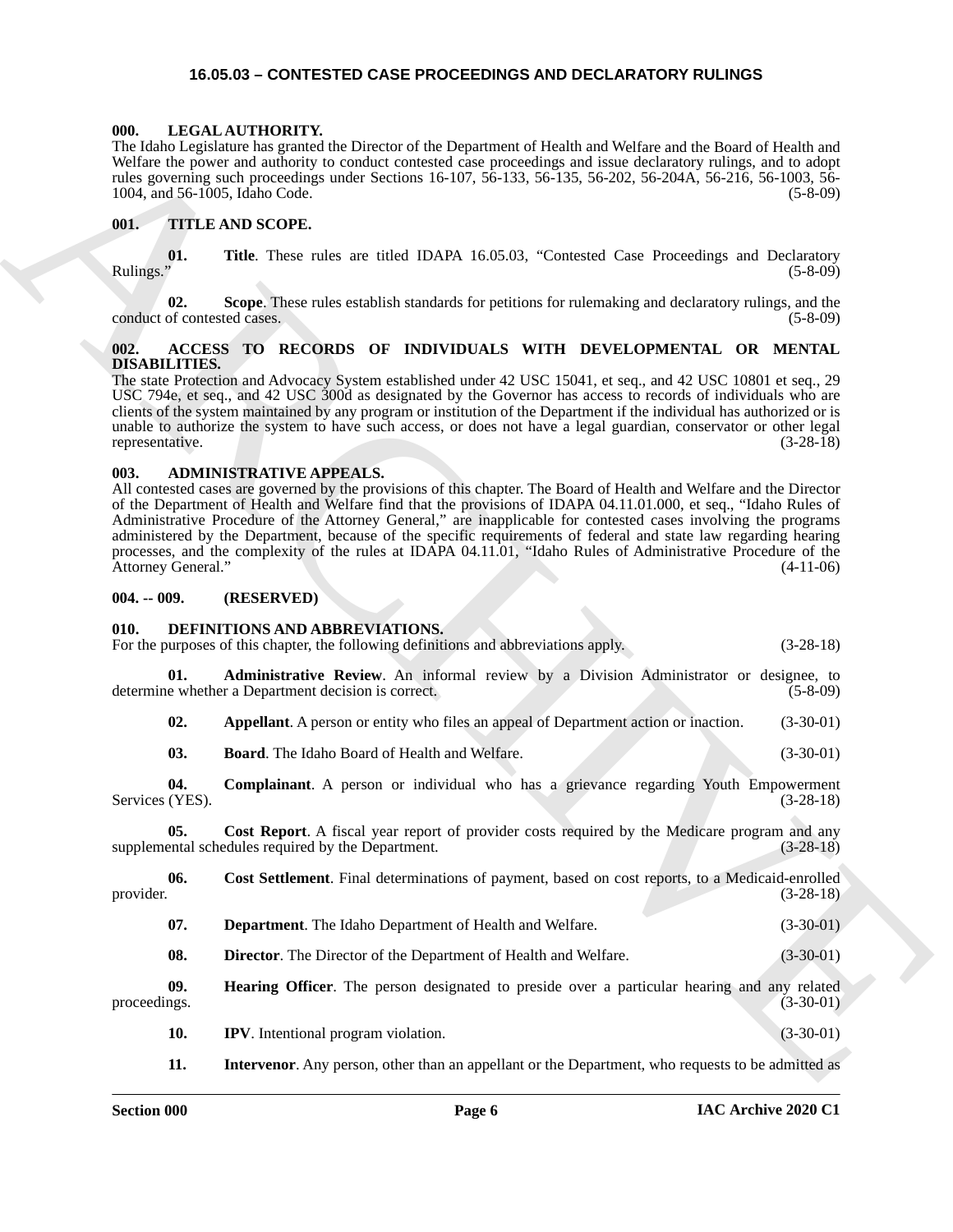a party in an appeal. (3-30-01)

**12. Managed Care Entity (MCE)**. An entity contracted by Medicaid to administer Medicaid services, which may be a Prepaid Ambulatory Health Plan (PAHP), Prepaid Inpatient Health Plan (PIHP), or other Managed Care Organization (MCO) as defined in 42 CFR 438.2. As used in these rules, the term does not include service brokers or entities providing non-emergency medical transportation (NEMT) services. (3-28-18)

<span id="page-6-9"></span><span id="page-6-8"></span><span id="page-6-7"></span>**13. Party**. An appellant, the Department and an intervenor, if intervention is permitted. (3-30-01)

**14. Youth Empowerment Services (YES) Program Participant**. A YES program participant, is an ident with a Serious Emotional Disturbance who: (3-28-18) Idaho resident with a Serious Emotional Disturbance who:

**a.** Is under the age of eighteen (18); (3-28-18)

**b.** Has a mental health condition described in the current Diagnostic and Statistical Manual of Mental Disorders (DSM) and diagnosable by a qualified professional operating within the scope of their practice as defined<br>by Idaho state law; and (3-28-18) by Idaho state law; and

**c.** Has a substantial functional impairment that is measured by and documented through the use of a standardized instrument conducted or supervised by a qualified clinician.

**d.** A substance use disorder or development disorder alone does not constitute an eligible diagnosis, one (1) or more of these conditions may coexist with an eligible mental health diagnosis. (3-28-18) although one  $(1)$  or more of these conditions may coexist with an eligible mental health diagnosis.

#### <span id="page-6-0"></span>**011. -- 039. (RESERVED)**

#### <span id="page-6-12"></span><span id="page-6-1"></span>**040. PETITION FOR ADOPTION OF RULES.**

Under Section 67-5230, Idaho Code, any person may file a written petition with the Administrative Procedures Section requesting the promulgation, amendment, or repeal of a rule. The petition must include a name, address, and phone number to which the Department may respond; list the rule in question and explain the reasons for the petition; and include the suggested language of the rule. The Director will initiate rulemaking proceedings or deny the petition in writing within twenty-eight  $(2\bar{8})$  days.  $(4-11-06)$ 

#### <span id="page-6-2"></span>**041. -- 049. (RESERVED)**

#### <span id="page-6-13"></span><span id="page-6-3"></span>**050. PETITION FOR DECLARATORY RULING.**

Under Section 67-5232, Idaho Code, any person may file a written petition to the Director through the Administrative Procedures Section for a declaratory ruling as to the applicability of any statute or rule of the Department to an actual set of facts involving that person. (4-11-06)

#### <span id="page-6-6"></span><span id="page-6-4"></span>**051. CONTENTS OF PETITION FOR DECLARATORY RULING.**

**Department of Health was Wolfare**<br>
space that the proposition of Model Case Proceedings & Declinion Continues<br>
space of the space of the space of the space of the space of the space of the space of the space of the space A petition for a declaratory ruling must identify that it is a request for a declaratory ruling under this section of rule; the specific statute, or rule with respect to which the declaratory ruling is requested; a complete description of the situation for which the declaratory ruling is requested; and the specific ruling requested. The petition must include the date of the petition, the name, address, and phone number of the petitioner and whether the petition is made on behalf of a corporation or organization. The petition must identify the manner by which the statute or rule interferes with, impairs, or threatens to interfere with or impair the legal rights, duties, licenses, immunities, interests, or privileges of the petitioner.  $(4-11-06)$ 

#### <span id="page-6-10"></span><span id="page-6-5"></span>**052. DISPOSITION OF PETITION FOR DECLARATORY RULING.**

The Director will issue a final declaratory ruling in writing within seventy (70) days after receipt of the petition or within such additional time as may be required. The Director may decline to issue a declaratory ruling in the following circumstances: (4-11-06)

<span id="page-6-11"></span>**01.** Incomplete. When a petition fails to meet the requirements set forth in Section 051 of these rules; (3-30-01)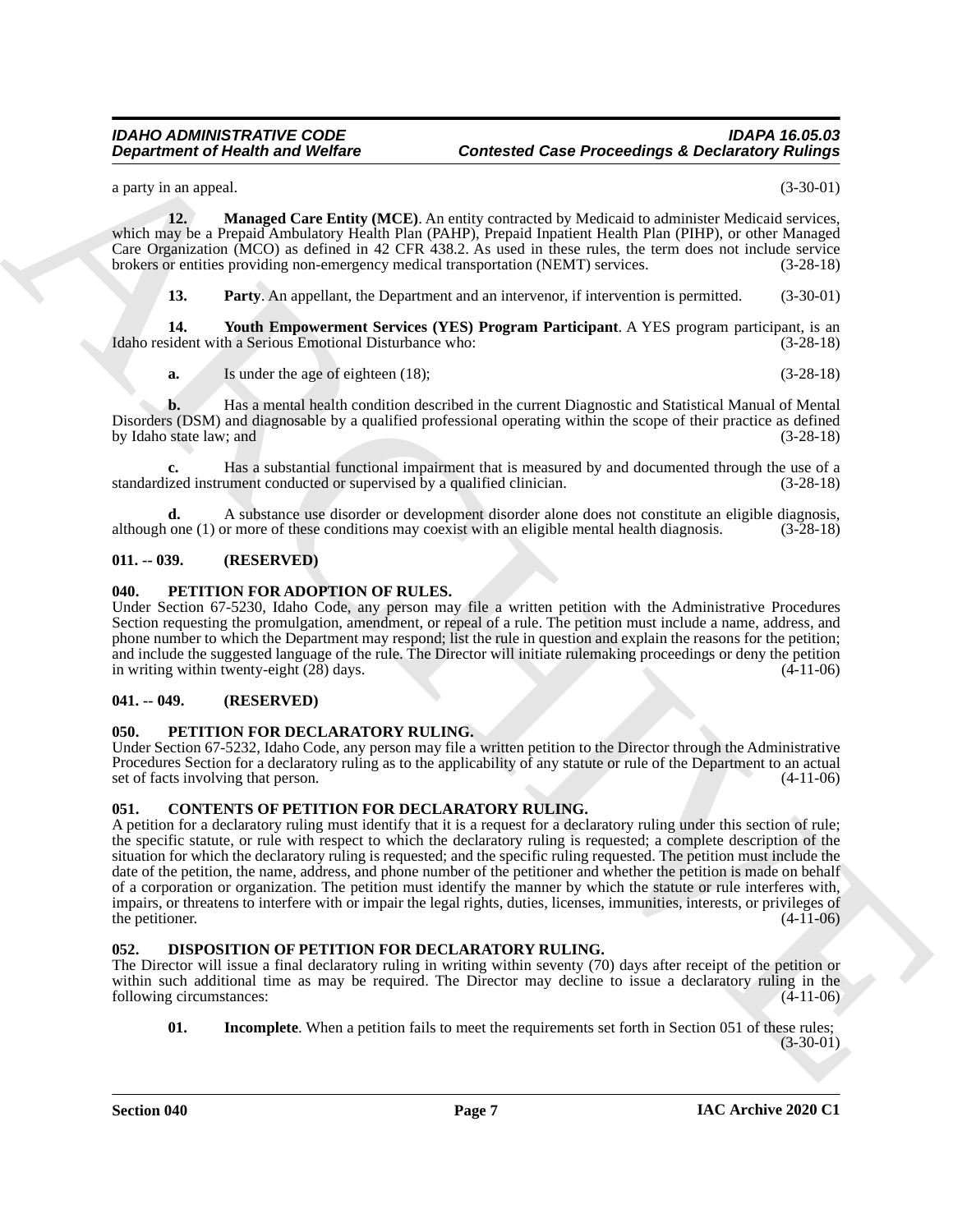#### <span id="page-7-9"></span><span id="page-7-8"></span><span id="page-7-6"></span><span id="page-7-0"></span>**053. -- 099. (RESERVED)**

#### <span id="page-7-5"></span><span id="page-7-1"></span>**100. DEPARTMENT RESPONSIBILITY.**

#### <span id="page-7-11"></span><span id="page-7-10"></span><span id="page-7-2"></span>**101. FILING OF APPEALS.**

#### <span id="page-7-13"></span><span id="page-7-12"></span><span id="page-7-3"></span>**102. NOTICE OF HEARING.**

#### <span id="page-7-15"></span><span id="page-7-14"></span><span id="page-7-4"></span>**103. PREHEARING CONFERENCE.**

<span id="page-7-7"></span>

|                             | <b>Department of Health and Welfare</b>                                                            | <b>Contested Case Proceedings &amp; Declaratory Rulings</b>                                                                                                                                                                                                                                                                                                                                                                                                                                                                                                                                                             |                            |
|-----------------------------|----------------------------------------------------------------------------------------------------|-------------------------------------------------------------------------------------------------------------------------------------------------------------------------------------------------------------------------------------------------------------------------------------------------------------------------------------------------------------------------------------------------------------------------------------------------------------------------------------------------------------------------------------------------------------------------------------------------------------------------|----------------------------|
| 02.<br>issue;               |                                                                                                    | <b>Contested Case</b> . When the issue set forth in the petition would be more properly addressed as a<br>contested case, such as where there is a reasonable dispute as to the relevant facts, or where witness credibility is an                                                                                                                                                                                                                                                                                                                                                                                      | $(3-30-01)$                |
| 03.<br>standing;            |                                                                                                    | No Legal Interest. When the petition fails to state a sufficient or cognizable legal interest to confer                                                                                                                                                                                                                                                                                                                                                                                                                                                                                                                 | $(3-30-01)$                |
| 04.                         | privileges, immunities, or interests of parties other than petitioners; or                         | <b>Others Affected.</b> When the issue presented would substantially affect the legal rights, license,                                                                                                                                                                                                                                                                                                                                                                                                                                                                                                                  | $(3-30-01)$                |
| 05.                         |                                                                                                    | Beyond Authority. When the ruling requested is beyond the authority of the Department.                                                                                                                                                                                                                                                                                                                                                                                                                                                                                                                                  | $(3-30-01)$                |
| $053. - 099.$               | (RESERVED)                                                                                         |                                                                                                                                                                                                                                                                                                                                                                                                                                                                                                                                                                                                                         |                            |
| <b>100.</b>                 | DEPARTMENT RESPONSIBILITY.<br>method to appeal and the right to be represented.                    | When a decision is appealable, the Department will advise the individual or provider in writing of the right and                                                                                                                                                                                                                                                                                                                                                                                                                                                                                                        | $(4-11-06)$                |
| 101.                        | <b>FILING OF APPEALS.</b>                                                                          |                                                                                                                                                                                                                                                                                                                                                                                                                                                                                                                                                                                                                         |                            |
| 01.<br>Department's action. |                                                                                                    | Appeals. Appeals must be filed in writing and state the appellant's name, address, and phone<br>number, and the remedy requested, unless otherwise provided in these rules. Appeals should be accompanied by a<br>copy of the decision notice that is the subject of the appeal and state the reason for disagreement with the                                                                                                                                                                                                                                                                                          | $(3-28-18)$                |
| 02.                         | the decision notice, or in these rules.                                                            | Time Limits for Filing Appeal. Unless otherwise provided by statute or these rules, individuals<br>who are aggrieved by a Department decision have twenty-eight (28) days from the date the decision is mailed to file<br>an appeal. An appeal is filed when it is received by the Department or postmarked within the time limits provided in                                                                                                                                                                                                                                                                          | $(3-28-18)$                |
| 102.<br>parties.            | NOTICE OF HEARING.                                                                                 | All parties in an appeal will be notified of a hearing at least ten (10) days in advance, or within such time period as<br>may be mandated by law. The hearing officer may provide a shorter advance notice upon request of a party or for<br>good cause. The notice will identify the time, place and nature of the hearing; a statement of the legal authority under<br>which the hearing is to be held; the particular sections of any statutes and rules involved; the issues involved; and the<br>right to be represented. The notice must identify how and when documents for the hearing will be provided to all | $(4-11-06)$                |
| 103.                        | PREHEARING CONFERENCE.                                                                             |                                                                                                                                                                                                                                                                                                                                                                                                                                                                                                                                                                                                                         |                            |
| 01.                         |                                                                                                    | Prehearing Conference. The hearing officer may, upon written or other sufficient notice to all<br>interested parties, hold a prehearing conference. The purpose of the prehearing conference is to:                                                                                                                                                                                                                                                                                                                                                                                                                     | $(3-28-18)$                |
| a.                          | Formulate or simplify the issues;                                                                  |                                                                                                                                                                                                                                                                                                                                                                                                                                                                                                                                                                                                                         | $(3-28-18)$                |
|                             | Obtain admissions or stipulations of fact and documents;                                           |                                                                                                                                                                                                                                                                                                                                                                                                                                                                                                                                                                                                                         | $(3-28-18)$                |
| b.                          |                                                                                                    |                                                                                                                                                                                                                                                                                                                                                                                                                                                                                                                                                                                                                         |                            |
| c.<br>with good cause;      | Identify whether there is any additional information that had not been presented to the Department |                                                                                                                                                                                                                                                                                                                                                                                                                                                                                                                                                                                                                         |                            |
| d.                          |                                                                                                    | Arrange for exchange of proposed exhibits or prepared expert testimony;                                                                                                                                                                                                                                                                                                                                                                                                                                                                                                                                                 | $(3-28-18)$<br>$(3-28-18)$ |
| e.                          | Limit the number of witnesses;                                                                     |                                                                                                                                                                                                                                                                                                                                                                                                                                                                                                                                                                                                                         | $(3-28-18)$                |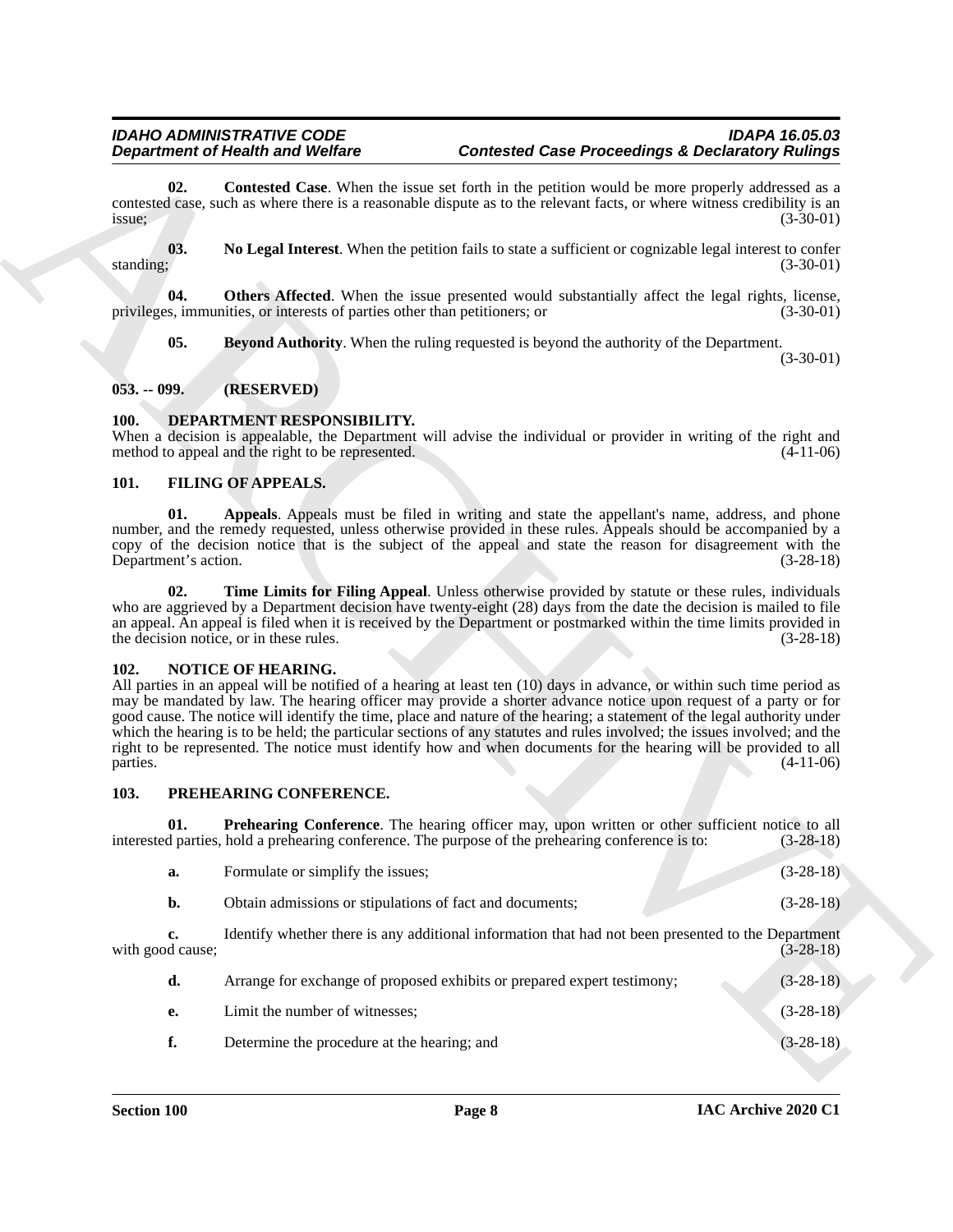**g.** Determine any other matters that may expedite the orderly conduct and disposition of the proceeding.  $(3-28-18)$ proceeding.  $(3-28-18)$ 

<span id="page-8-17"></span>**02. Exception to Prehearing Conference**. The prehearing conference cannot be mandatory for any Division of Welfare or Division of Medicaid benefit programs. The following apply: (3-28-18)

**a.** Participation in the prehearing conference is optional for individuals seeking to appeal for any benefit through the Division of Welfare or Division of Medicaid; and (3-28-18)

A default order may not be entered for cases in which an individual does not participate in the ence involving benefits through the Division of Welfare, or Division of Medicaid.  $(3-28-18)$ prehearing conference involving benefits through the Division of Welfare, or Division of Medicaid.

#### <span id="page-8-0"></span>**104. SUBPOENAS.**

At the request of a party, the hearing officer may issue subpoenas for witnesses or documents, consistent with Sections 120 and 134 of these rules. (3-30-01)

#### <span id="page-8-14"></span><span id="page-8-1"></span>**105. DISPOSITION OF CASE WITHOUT A HEARING.**

Any contested case may be resolved without a hearing on the merits of the appeal by stipulation, settlement, motion to dismiss, summary judgment, default, withdrawal, or for lack of jurisdiction. The hearing officer must dismiss an appeal that is not filed within the time limits set forth in these rules. (4-11-06)

#### <span id="page-8-12"></span><span id="page-8-2"></span>**106. DEFAULT.**

Unless otherwise provided by statute or rule, if a party fails to appear at a scheduled hearing or at any stage of a contested case, the hearing officer must enter a proposed default order against that party. The default order must be set aside if, within fourteen (14) days of the date of mailing, that party submits a written explanation for not appearing, which the hearing officer finds substantial and reasonable. (3-28-18) appearing, which the hearing officer finds substantial and reasonable.

#### <span id="page-8-16"></span><span id="page-8-3"></span>**107. INTERVENTION.**

Persons other than the original parties to an appeal who are directly and substantially affected by the proceeding may participate if they first secure an order from the hearing officer granting leave to intervene. The granting of leave to intervene is not to be construed as a finding or determination that the intervenor is or may be a party aggrieved by any ruling, order or decision of the Department for purposes of judicial review. (4-11-06)

#### <span id="page-8-11"></span><span id="page-8-4"></span>**108. CONSOLIDATED HEARING.**

When there are multiple appeals or a group appeal involving the same change in law, rules, or policy, the hearing officer will hold a consolidated hearing. (5-8-09)

#### <span id="page-8-5"></span>**109. -- 119. (RESERVED)**

#### <span id="page-8-13"></span><span id="page-8-6"></span>**120. DISCOVERY.**

**Department of Health and Wolfing Contents of Case Proceedings & Decimination of Minispar<br>
proceeding Contents are vice under that may explore the value contents are supported by the contents of Minispar<br>
Division of Wolf** Except for hearings involving Section 56-1005(5), Idaho Code, prehearing discovery is limited to obtaining the names of witnesses and copies of documents the opposing party intends to offer as exhibits. The hearing officer may order production of this information if a party refuses to comply after receiving a written request. The hearing officer will issue such other orders as are needed for the orderly conduct of the proceeding. Nothing in Section 120 limits the authority of the Director provided in Section 56-227C, Idaho Code. (4-11-06) authority of the Director provided in Section 56-227C, Idaho Code.

#### <span id="page-8-10"></span><span id="page-8-7"></span>**121. BRIEFING SCHEDULE.**

A hearing officer may require briefs to be filed by the parties, and establish a reasonable briefing schedule. (3-30-01)

#### <span id="page-8-15"></span><span id="page-8-8"></span>**122. FILING OF DOCUMENTS IN AN APPEAL.**

All documents intended to be used as exhibits must be filed with the hearing officer. Such documents will be provided to every party at the time they are filed with the hearing officer, in person, by first class mail, or as otherwise ordered by the hearing officer. Service by mail is complete when the document, properly addressed and stamped, is deposited in the United States or Statehouse mail. A certificate showing delivery to all parties will accompany all documents when they are filed with the hearing officer. (3-28-18) documents when they are filed with the hearing officer.

#### <span id="page-8-18"></span><span id="page-8-9"></span>**123. REPRESENTATION.**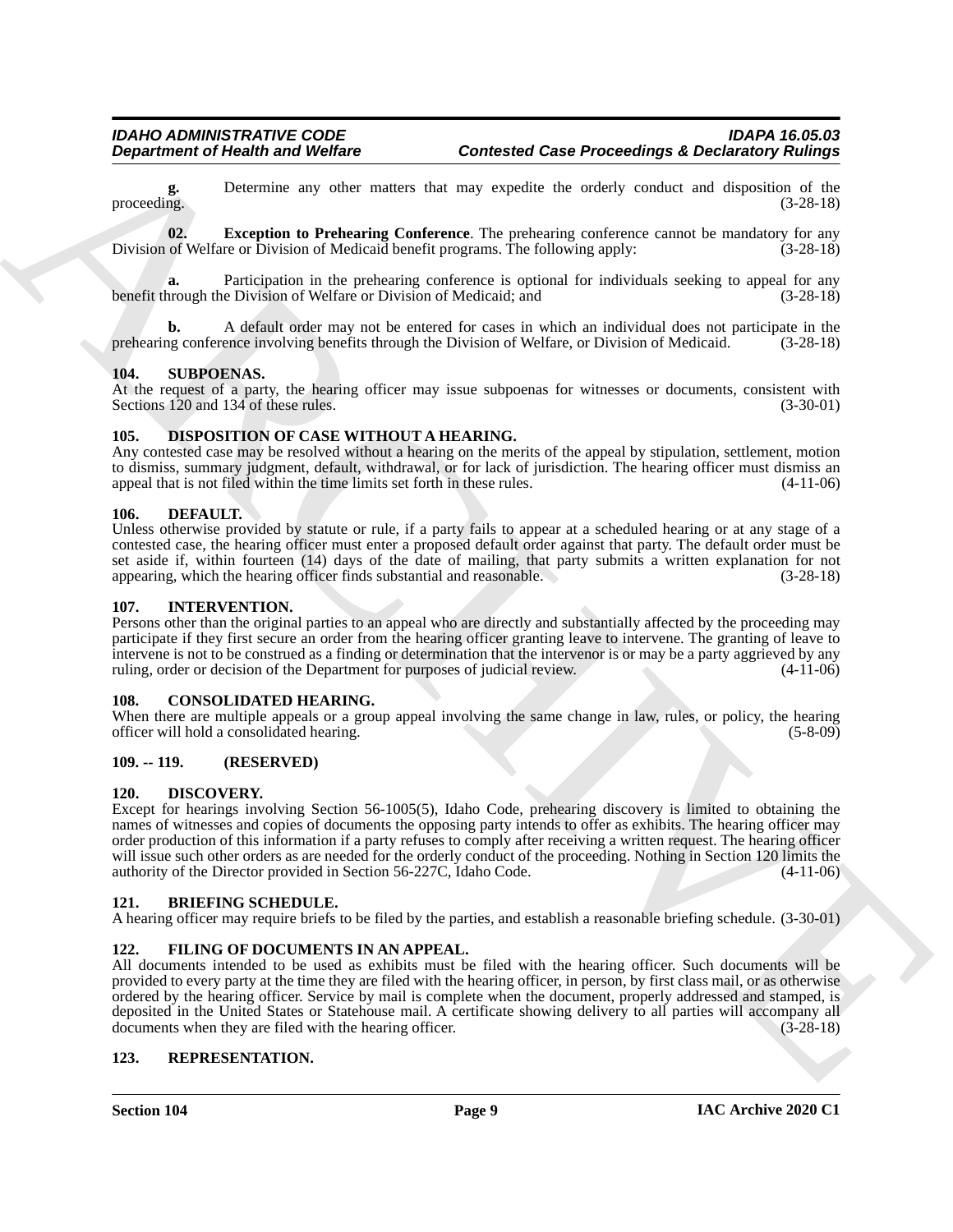Any party in a contested case proceeding may be represented by legal counsel, at the party's own expense. An individual in an appeal involving benefits may also be represented by a non-attorney. (3-30-01) individual in an appeal involving benefits may also be represented by a non-attorney.

#### <span id="page-9-13"></span><span id="page-9-0"></span>**124. RESERVED.**

#### <span id="page-9-1"></span>**125. INTERPRETERS.**

If necessary, an interpreter will be provided by the Department. (4-11-06)

#### <span id="page-9-2"></span>**126. -- 129. (RESERVED)**

#### <span id="page-9-14"></span><span id="page-9-3"></span>**130. OPEN HEARINGS.**

All contested case hearings are open to the public, unless ordered closed in the discretion of the hearing officer due to the sensitive nature of the hearing. The hearing officer can order that individuals be identified by initials or an alias if necessary to protect their privacy. At the discretion of the hearing officer, witnesses may testify by telephone or other electronic means, provided the examination and responses are audible to all parties. (5-8-09)

#### <span id="page-9-9"></span><span id="page-9-4"></span>**131. AUTHORITY OF HEARING OFFICER.**

The hearing officer will consider only information that was available to the Department at the time the decision was made. If appellant shows that there is additional relevant information that was not presented to the Department with good cause, the hearing officer will remand the case to the Department for consideration. No hearing officer has the jurisdiction or authority to invalidate any federal or state statute, rule, regulation, or court order. The hearing officer must defer to the Department's interpretation of statutes, rules, regulations or policy unless the hearing officer finds the interpretation to be contrary to statute or an abuse of discretion. The hearing officer will not retain jurisdiction on any matter after it has been remanded to the Department. (4-11-06)

#### <span id="page-9-10"></span><span id="page-9-5"></span>**132. BURDEN OF PROOF -- INDIVIDUAL BENEFIT CASES.**

The Department has the burden of proof if the action being appealed is to limit, reduce or terminate services or benefits; establish an overpayment or disqualification; revoke or limit a license; or to contest a tobacco violation under Sections 39-5705 and 39-5708, Idaho Code. In a child support matter, the Department must first establish that arrearages are sufficient for child support enforcement action. The appellant has the burden of proof on all other issues, including establishing eligibility for a program, service or license; seeking an exemption required due to criminal history or abuse registry information; or seeking to avoid license suspension, asset seizure, or other enforcement actions for failure to pay child support. (5-8-09) (5-8-09)

#### <span id="page-9-15"></span><span id="page-9-6"></span>**133. BURDEN OF PROOF -- PROVIDER CASES.**

The Department has the burden of proof if the action being appealed is to revoke or limit a license, certification, or provider agreement; or to impose a penalty. The appellant has the burden of proof on all other issues, including establishing entitlement to payment. (3-30-01)

#### <span id="page-9-12"></span><span id="page-9-7"></span>**134. EVIDENCE.**

**Dependent of Holest wave Velocles**<br>
Any product of Velocles (Content of Velocles 10 Content of Content of Content of Velocles 200 Content of Velocles 200 Content of Velocles 200 Content of Velocles 200 Content of Velocle Under Section 67-5251, Idaho Code, the hearing is informal and technical rules of evidence do not apply, except that irrelevant, immaterial, incompetent, unduly repetitious evidence, evidence excludable on constitutional or statutory grounds, or evidence protected by legal privilege is excluded. Hearsay evidence will be received if it is relevant to a matter in dispute and is sufficiently reliable that prudent persons would commonly rely on it in the conduct of their affairs, or corroborates competent evidence. Any part of the evidence may be received in written form if doing so will expedite the hearing without substantially prejudicing the interest of any party. Documentary evidence may be received in the form of copies or excerpts if the original is not readily available. Unless otherwise stated in statute, rule, or regulation, the evidentiary standard is proof by a preponderance of the evidence. (4-11-06)

#### <span id="page-9-11"></span><span id="page-9-8"></span>**135. DISCRETIONARY JUDICIAL NOTICE.**

Notice may be taken of judicially cognizable facts by the hearing officer or authority on its own motion or on motion of a party. In addition, notice may be taken of generally recognized technical or scientific facts within the Department's specialized knowledge. Parties will be notified either before or during the hearing, or by reference in preliminary reports or otherwise, of the material noticed including any staff memoranda or data, and the parties will be afforded an opportunity to contest the material so noticed. The Department's experience, technical competence, and specialized knowledge may be utilized in the evaluation of the evidence. (4-11-06)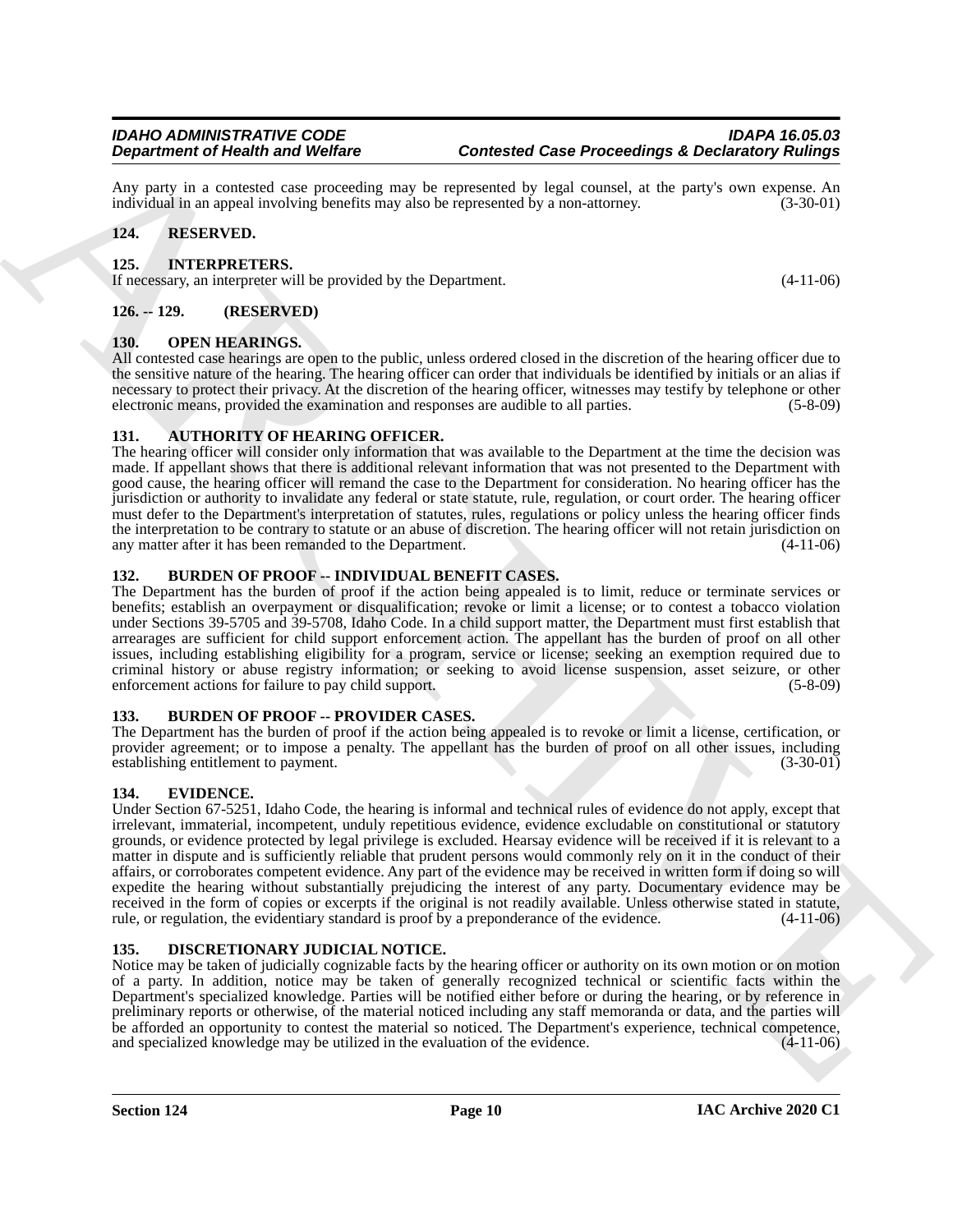### <span id="page-10-15"></span><span id="page-10-0"></span>**136. MANDATORY JUDICIAL NOTICE.**

The hearing officer will take judicial notice, on its own motion or on the motion of any party, of the following admissible, valid and enforceable materials: Rules of the Department and other state agencies; Federal regulations; State plans of the Department; The Constitutions and statutes of the United States and Idaho; Public records; and Such other materials that a court of law must judicially notice. (4-11-06)

#### <span id="page-10-13"></span><span id="page-10-1"></span>**137. HEARING RECORD.**

The hearing officer must arrange for a record to be made of a hearing. The hearing must be recorded unless a party requests a stenographic recording by a certified court reporter, in writing, at least seven (7) days prior to the date of hearing. The record must be transcribed at the expense of the party requesting a transcript and prepayment or guarantee of payment may be required. Once a transcript is requested, any party may obtain a copy at the party's own expense. The Department must maintain the complete record of each contested case for a period of not less than six (6) months after the expiration of the last date for judicial review, unless otherwise provided by law. (4- $(6)$  months after the expiration of the last date for judicial review, unless otherwise provided by law.

#### <span id="page-10-10"></span><span id="page-10-2"></span>**138. DECISION AND ORDER.**

A preliminary order must be issued by the hearing officer not later than thirty (30) days after the case is submitted for decision. The order must include specific findings on all major facts at issue; a reasoned statement in support of the decision; all other findings and recommendations of the hearing officer; a preliminary decision affirming, reversing or modifying the action or decision of the Department, or remanding the case for further proceedings; and the procedures and time limits for filing requests for review of the order. Unless otherwise provided by a statute governing a particular program, motions for reconsideration of a preliminary order will not be accepted. (4-11-06)

### <span id="page-10-3"></span>**139. -- 149. (RESERVED)**

### <span id="page-10-17"></span><span id="page-10-4"></span>**150. REVIEW OF PRELIMINARY ORDERS BY DEPARTMENT.**

Unless otherwise provided in these rules, in cases under the jurisdiction of the Department, either party may file a request for review with the Administrative Procedures Section not later than fourteen (14) days from the date the preliminary order was mailed. The request must identify all legal and factual bases of disagreement with the preliminary order. The Director or designee must allow for briefing by the parties and determines whether oral argument will be allowed. The Director or designee determines whether a transcript of the hearing is needed and if so, one will be provided by the party who requests review of the preliminary order. The Director or designee must exercise all of the decision-making power they would have had if they had presided over the hearing. (3-28-18)

#### <span id="page-10-16"></span><span id="page-10-5"></span>**151. PETITION FOR REVIEW BY BOARD OF HEALTH AND WELFARE.**

**Experimental China Brackfords** (**Case Proceedings A Deciminal China Brackfords** (**Case Proceedings A Deciminal China Brackfords** (**Case Brackfords** (**Case Brackfords** (**Case Brackfords** (**Case Brackfords** (**Case Brackfor** In cases under the jurisdiction of the Board, either party may file a petition for review with the Administrative Procedures Section not later than fourteen (14) days from the date the preliminary order was mailed. The request must identify all legal and factual bases of disagreement with the preliminary order. The Administrative Procedures Section will establish a schedule for the submission of briefs and if allowed, oral argument. The Board chair or designee will determine whether a transcript of the hearing is needed and, if so, one will be provided by the party who requests review of the preliminary order. Board members will exercise all of the decision-making power they would have had if they had presided over the hearing. (5-8-09)

#### <span id="page-10-12"></span><span id="page-10-6"></span>**152. FINAL ORDER.**

The Board, Director or designee may affirm, modify, or reverse the order, or remand the matter to the hearing officer for further proceedings. The decision informs the parties of the procedure and time limits for filing appeals with the district court. Motions for reconsideration of a final order will not be accepted.  $(4-11-06)$ district court. Motions for reconsideration of a final order will not be accepted.

#### <span id="page-10-18"></span><span id="page-10-7"></span>**SERVICE OF PRELIMINARY AND FINAL ORDERS.**

Orders will be deemed to have been served when copies are mailed to all parties of record or their attorneys.

 $(4-11-06)$ 

#### <span id="page-10-14"></span><span id="page-10-8"></span>**154. MAINTENANCE OF ORDERS.**

All final orders of the Board or the Director will be maintained by the Administrative Procedures Section and made available for public inspection for at least six (6) months, or until all appeals are concluded, whichever is later.

(4-11-06)

#### <span id="page-10-11"></span><span id="page-10-9"></span>**155. EFFECT OF PETITION FOR JUDICIAL REVIEW.**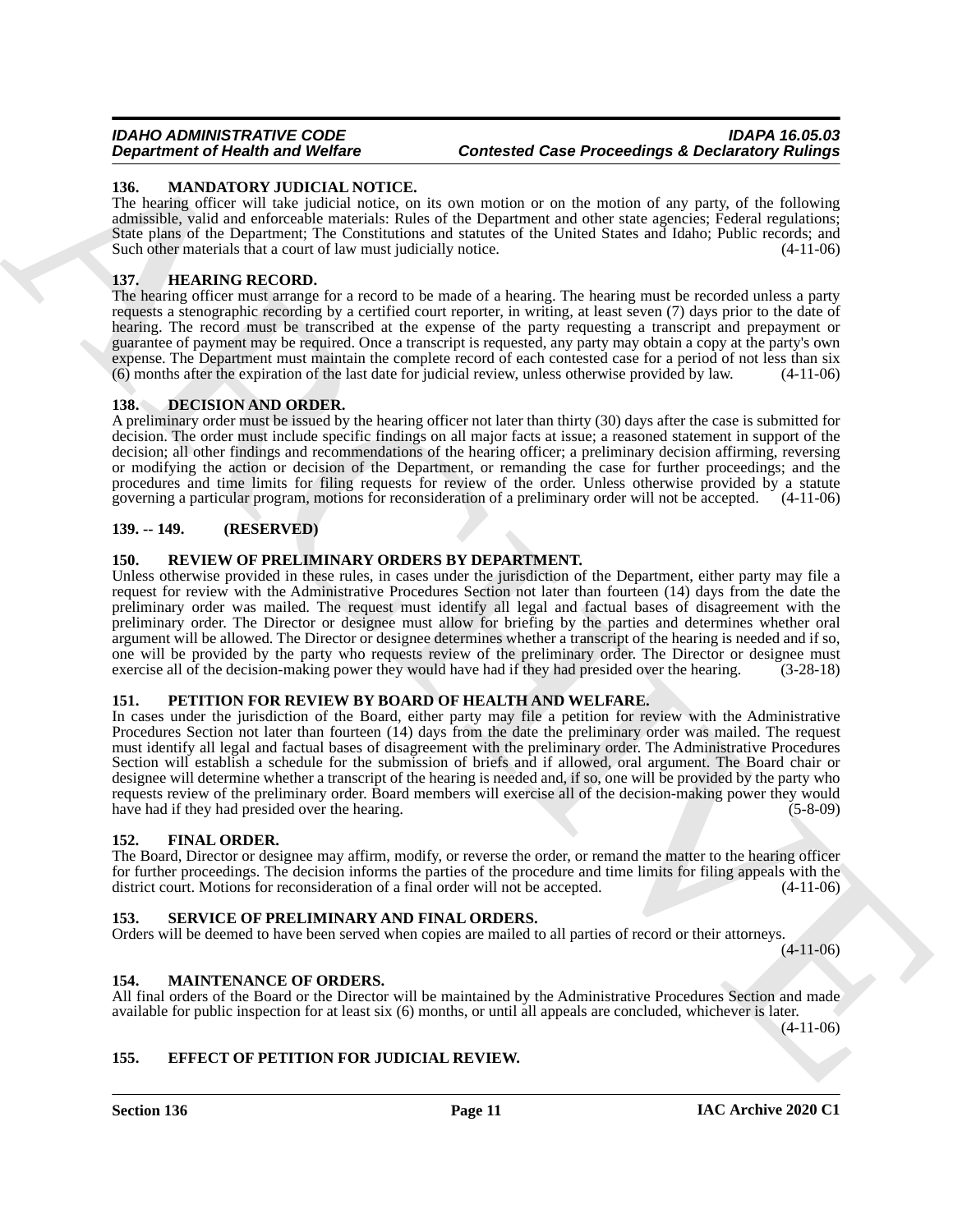#### <span id="page-11-0"></span>**156. -- 198. (RESERVED)**

#### <span id="page-11-10"></span><span id="page-11-1"></span>**199. SPECIFIC CONTESTED CASE PROVISIONS.**

#### <span id="page-11-6"></span><span id="page-11-5"></span><span id="page-11-2"></span>**200. DIVISION OF WELFARE: APPEALS.**

|                                                                                                                                      | <b>Department of Health and Welfare</b>                                                                                       | <b>Contested Case Proceedings &amp; Declaratory Rulings</b>                                                                                                                                                                                                                                                                                                                                                                                                                                                                                                                                                                                                                                                                                                                                                                                                                                                                                                                                                                                                                                                                                                                                |                           |
|--------------------------------------------------------------------------------------------------------------------------------------|-------------------------------------------------------------------------------------------------------------------------------|--------------------------------------------------------------------------------------------------------------------------------------------------------------------------------------------------------------------------------------------------------------------------------------------------------------------------------------------------------------------------------------------------------------------------------------------------------------------------------------------------------------------------------------------------------------------------------------------------------------------------------------------------------------------------------------------------------------------------------------------------------------------------------------------------------------------------------------------------------------------------------------------------------------------------------------------------------------------------------------------------------------------------------------------------------------------------------------------------------------------------------------------------------------------------------------------|---------------------------|
|                                                                                                                                      | the order, unless otherwise ordered or mandated by law.                                                                       | The filing of a petition for judicial review will not stay compliance with a final order or suspend the effectiveness of                                                                                                                                                                                                                                                                                                                                                                                                                                                                                                                                                                                                                                                                                                                                                                                                                                                                                                                                                                                                                                                                   | $(4-11-06)$               |
| $156. - 198.$                                                                                                                        | (RESERVED)                                                                                                                    |                                                                                                                                                                                                                                                                                                                                                                                                                                                                                                                                                                                                                                                                                                                                                                                                                                                                                                                                                                                                                                                                                                                                                                                            |                           |
| 199.                                                                                                                                 | SPECIFIC CONTESTED CASE PROVISIONS.<br>supersede the general provisions of these rules to the extent that they are different. | The following sections of this chapter provide special requirements of various Department divisions or programs that                                                                                                                                                                                                                                                                                                                                                                                                                                                                                                                                                                                                                                                                                                                                                                                                                                                                                                                                                                                                                                                                       | $(3-28-18)$               |
| DIVISION OF WELFARE: APPEALS.<br>200.<br>determine eligibility for benefits or services in the Division of Welfare and its programs. |                                                                                                                               | The provisions of Sections 200 through 299 of these rules govern the conduct of individual benefit hearings to                                                                                                                                                                                                                                                                                                                                                                                                                                                                                                                                                                                                                                                                                                                                                                                                                                                                                                                                                                                                                                                                             | $(3-28-18)$               |
| 01.<br>of rules:                                                                                                                     |                                                                                                                               | <b>Division of Welfare Programs.</b> The following programs are covered under the following chapter                                                                                                                                                                                                                                                                                                                                                                                                                                                                                                                                                                                                                                                                                                                                                                                                                                                                                                                                                                                                                                                                                        | $(3-28-18)$               |
| a.                                                                                                                                   |                                                                                                                               | IDAPA 16.03.01, "Eligibility for Health Care Assistance for Families and Children";                                                                                                                                                                                                                                                                                                                                                                                                                                                                                                                                                                                                                                                                                                                                                                                                                                                                                                                                                                                                                                                                                                        | $(3-28-18)$               |
| b.                                                                                                                                   | IDAPA 16.03.03, "Child Support Services";                                                                                     |                                                                                                                                                                                                                                                                                                                                                                                                                                                                                                                                                                                                                                                                                                                                                                                                                                                                                                                                                                                                                                                                                                                                                                                            | $(3-28-18)$               |
| c.                                                                                                                                   | IDAPA 16.03.04, "Idaho Food Stamp Program";                                                                                   |                                                                                                                                                                                                                                                                                                                                                                                                                                                                                                                                                                                                                                                                                                                                                                                                                                                                                                                                                                                                                                                                                                                                                                                            | $(3-28-18)$               |
| d.                                                                                                                                   |                                                                                                                               | IDAPA 16.03.05, "Eligibility for Aid to the Aged, Blind, and Disabled (AABD)";                                                                                                                                                                                                                                                                                                                                                                                                                                                                                                                                                                                                                                                                                                                                                                                                                                                                                                                                                                                                                                                                                                             | $(3-28-18)$               |
| е.                                                                                                                                   |                                                                                                                               | IDAPA 16.03.08, "Temporary Assistance for Families in Idaho (TAFI) Program";                                                                                                                                                                                                                                                                                                                                                                                                                                                                                                                                                                                                                                                                                                                                                                                                                                                                                                                                                                                                                                                                                                               | $(3-28-18)$               |
| f.                                                                                                                                   |                                                                                                                               | IDAPA 16.04.14, "Low-Income Home Energy Assistance Program";                                                                                                                                                                                                                                                                                                                                                                                                                                                                                                                                                                                                                                                                                                                                                                                                                                                                                                                                                                                                                                                                                                                               | $(3-28-18)$               |
| g.                                                                                                                                   | IDAPA 16.06.12, "Idaho Child Care Program (ICCP)."                                                                            |                                                                                                                                                                                                                                                                                                                                                                                                                                                                                                                                                                                                                                                                                                                                                                                                                                                                                                                                                                                                                                                                                                                                                                                            | $(3-28-18)$               |
| 02.                                                                                                                                  | using any one $(1)$ of the following listed in this subsection:                                                               | Methods for Filing Appeals. Requests for appeals may be made with the Division of Welfare                                                                                                                                                                                                                                                                                                                                                                                                                                                                                                                                                                                                                                                                                                                                                                                                                                                                                                                                                                                                                                                                                                  | $(3-20-20)$               |
| a.                                                                                                                                   | Via the Department's internet website:                                                                                        |                                                                                                                                                                                                                                                                                                                                                                                                                                                                                                                                                                                                                                                                                                                                                                                                                                                                                                                                                                                                                                                                                                                                                                                            | $(3-28-18)$               |
| b.                                                                                                                                   | By telephone;                                                                                                                 |                                                                                                                                                                                                                                                                                                                                                                                                                                                                                                                                                                                                                                                                                                                                                                                                                                                                                                                                                                                                                                                                                                                                                                                            | $(3-28-18)$               |
| c.                                                                                                                                   | Via mail;                                                                                                                     |                                                                                                                                                                                                                                                                                                                                                                                                                                                                                                                                                                                                                                                                                                                                                                                                                                                                                                                                                                                                                                                                                                                                                                                            | $(3-28-18)$               |
| d.                                                                                                                                   | In person; and                                                                                                                |                                                                                                                                                                                                                                                                                                                                                                                                                                                                                                                                                                                                                                                                                                                                                                                                                                                                                                                                                                                                                                                                                                                                                                                            | $(3-28-18)$               |
| e.                                                                                                                                   | Other commonly available electronic means.                                                                                    |                                                                                                                                                                                                                                                                                                                                                                                                                                                                                                                                                                                                                                                                                                                                                                                                                                                                                                                                                                                                                                                                                                                                                                                            | $(3-28-18)$               |
| 201.<br>a timely manner.<br>202.                                                                                                     | DIVISION OF WELFARE: TIME FOR FILING APPEAL.<br>DIVISION OF WELFARE: INFORMAL CONFERENCE.                                     | A decision issued by the Department in a Division of Welfare benefit program will be final and effective unless an<br>individual or representative appeals within thirty (30) days from the date the decision was mailed, except that a<br>recipient or applicant for Food Stamps has ninety (90) days to appeal. An individual or representative may also<br>appeal when the Department delays in making an eligibility decision or making payment beyond the limits specified<br>in the particular program within thirty (30) days after the action would have been taken if the Department had acted in<br>An appellant or representative has the right to request an informal conference with the Department or Community<br>Action Agency before the hearing date. This conference may be used to resolve the issue informally or to provide the<br>appellant with information about the hearing or actions. The conference will not affect the appellant's right to a<br>hearing or the time limits for the hearing. After the conference, the hearing will be held unless the appellant<br>withdraws the appeal, or the Department withdraws the action contested by the appellant. | $(3-28-18)$<br>$(5-8-09)$ |

- **f.** IDAPA 16.04.14, "Low-Income Home Energy Assistance Program"; (3-28-18)
- <span id="page-11-7"></span>**g.** IDAPA 16.06.12, "Idaho Child Care Program (ICCP)." (3-28-18)

| a. | Via the Department's internet website:     | $(3-28-18)$ |
|----|--------------------------------------------|-------------|
| b. | By telephone;                              | $(3-28-18)$ |
| c. | Via mail:                                  | $(3-28-18)$ |
| d. | In person; and                             | $(3-28-18)$ |
| e. | Other commonly available electronic means. | $(3-28-18)$ |

#### <span id="page-11-9"></span><span id="page-11-3"></span>**201. DIVISION OF WELFARE: TIME FOR FILING APPEAL.**

#### <span id="page-11-8"></span><span id="page-11-4"></span>**202. DIVISION OF WELFARE: INFORMAL CONFERENCE.**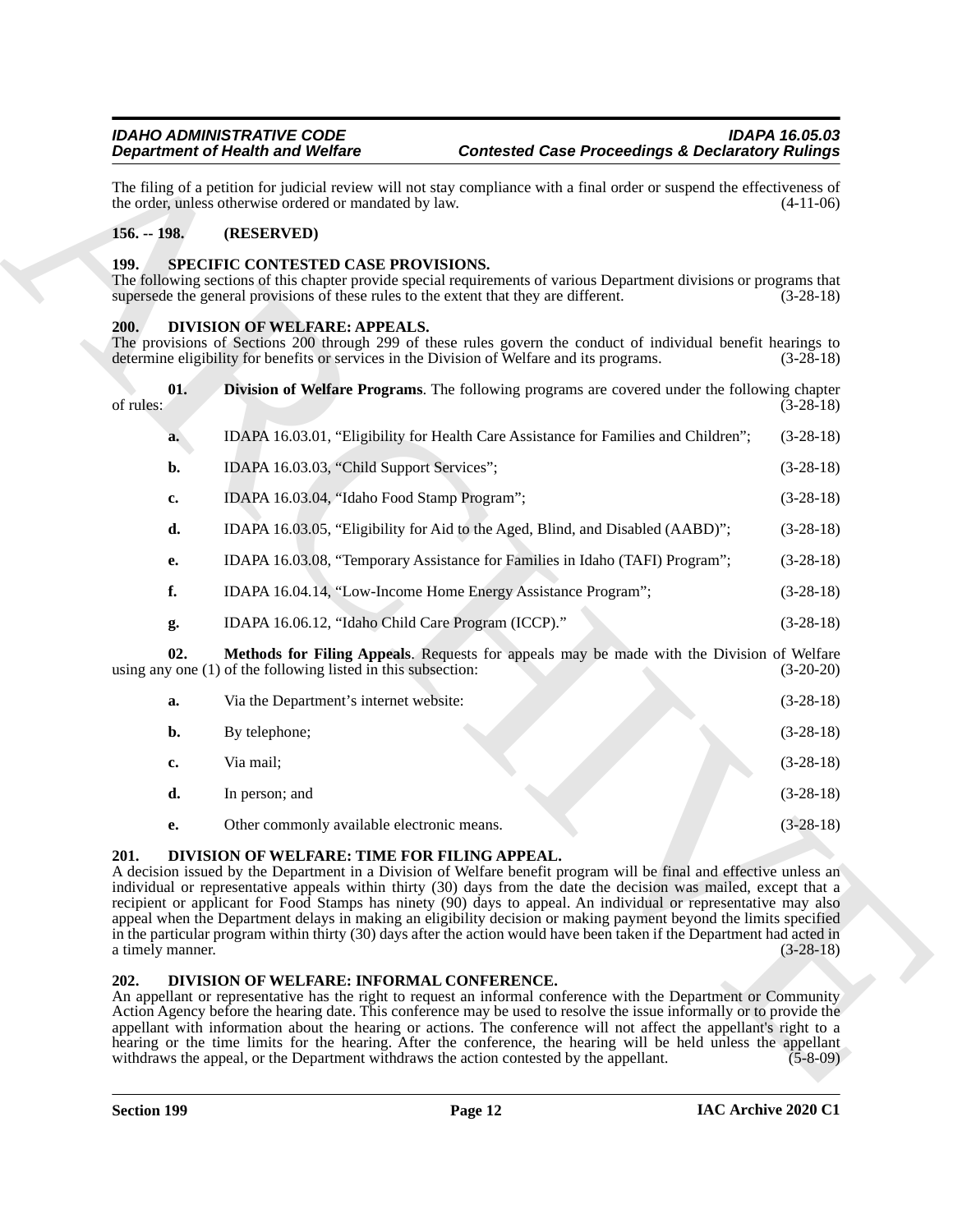#### <span id="page-12-20"></span><span id="page-12-0"></span>**203. DIVISION OF WELFARE: WITHDRAWAL OF AN APPEAL.**

An appellant or representative may withdraw an appeal upon request to the hearing officer using any one (1) of the methods listed in Section 200 of these rules. (3-28-18)

### <span id="page-12-16"></span><span id="page-12-1"></span>**204. DIVISION OF WELFARE: TIME LIMITS FOR COMPLETING HEARINGS.**

<span id="page-12-17"></span>The Department must conduct the hearing relating to an individual's benefits and take action within ninety (90) days from the date the hearing request is received, unless as provided in Subsections 204.01 through 204.03 of this rule.

(3-28-18)

Department of Health was Wolfare<br>
2011 Content of Development of Northern Content of Case Proceedings & Declinionly Rulling<br>
2013 Declinion of Warken and Warren in the main of NATIVE Content of the reality of the state of **01. Community Spouse Resources Allowance**. When the hearing request concerns the computed amount of the Community Spouse Resource Allowance, the hearing will be held within thirty (30) days from the date<br>the hearing request is received. (3-28-18) the hearing request is received.

<span id="page-12-19"></span>**02. Food Stamps**. When the hearing relates to Food Stamps, the hearing, the decision of the hearing, and the notice regarding the outcome of the hearing will be completed within sixty  $(60)$  days from the date the hearing request is received.  $(3-28-18)$ hearing request is received.

<span id="page-12-18"></span>**03.** Expedited Hearings. The Department will expedite hearing requests from appellants for the reasons: (3-28-18) following reasons:

**a.** Migrant farm workers who are planning to move before the hearing decision would normally be reached; or  $(3-28-18)$ reached; or  $(3-28-18)$ 

**b.** Individuals requesting an expedited fair hearing will be provided a hearing as required according to 431.224. 42 CFR 431.224.

#### <span id="page-12-11"></span><span id="page-12-2"></span>**205. DIVISION OF WELFARE: APPEAL OF AUTOMATIC ADJUSTMENTS.**

An appeal will be dismissed if the hearing officer determines that the sole issue is an automatic grant adjustment, change in rule that affects benefit amount or eligibility, or reduction of Medicaid services under state or federal law. (5-8-09)

#### <span id="page-12-3"></span>**206. (RESERVED)**

#### <span id="page-12-14"></span><span id="page-12-4"></span>**207. DIVISION OF WELFARE: POSTPONEMENT OF FOOD STAMP HEARINGS.**

An appellant may request, and be granted a postponement of a hearing, not to exceed thirty (30) days. The time limit for the Department's response will be extended for as many days as the hearing is postponed. (5-8-09) for the Department's response will be extended for as many days as the hearing is postponed.

#### <span id="page-12-5"></span>**208. -- 249. (RESERVED)**

#### <span id="page-12-10"></span><span id="page-12-6"></span>**250. DIVISION OF WELFARE: FOOD STAMPS DISQUALIFICATION HEARINGS.**

A disqualification hearing will be scheduled when the Department has evidence that an individual has allegedly committed one (1) or more acts of intentional program violations (IPV). (5-8-09)

#### <span id="page-12-12"></span><span id="page-12-7"></span>**251. DIVISION OF WELFARE: COMBINING DISQUALIFICATION HEARING AND BENEFIT HEARING.**

The hearing officer must consolidate a hearing regarding benefits or overpayment and a disqualification hearing if the issues are the same or related. The appellant must be notified that the hearings will be combined. (5-8-09)

#### <span id="page-12-15"></span><span id="page-12-8"></span>**252. DIVISION OF WELFARE: RIGHT NOT TO TESTIFY.**

The hearing officer must advise the appellant that they may refuse to answer questions during a disqualification hearing. (5-8-09) (5-8-09)

#### <span id="page-12-13"></span><span id="page-12-9"></span>**253. DIVISION OF WELFARE: FAILURE TO APPEAR.**

If an appellant or representative fails to appear at a disqualification hearing or cannot be located, the hearing will be conducted in their absence. The Department must present proof that advance notice of the hearing was mailed to the appellant's last known address. The hearing officer must consider the evidence and determine if an IPV occurred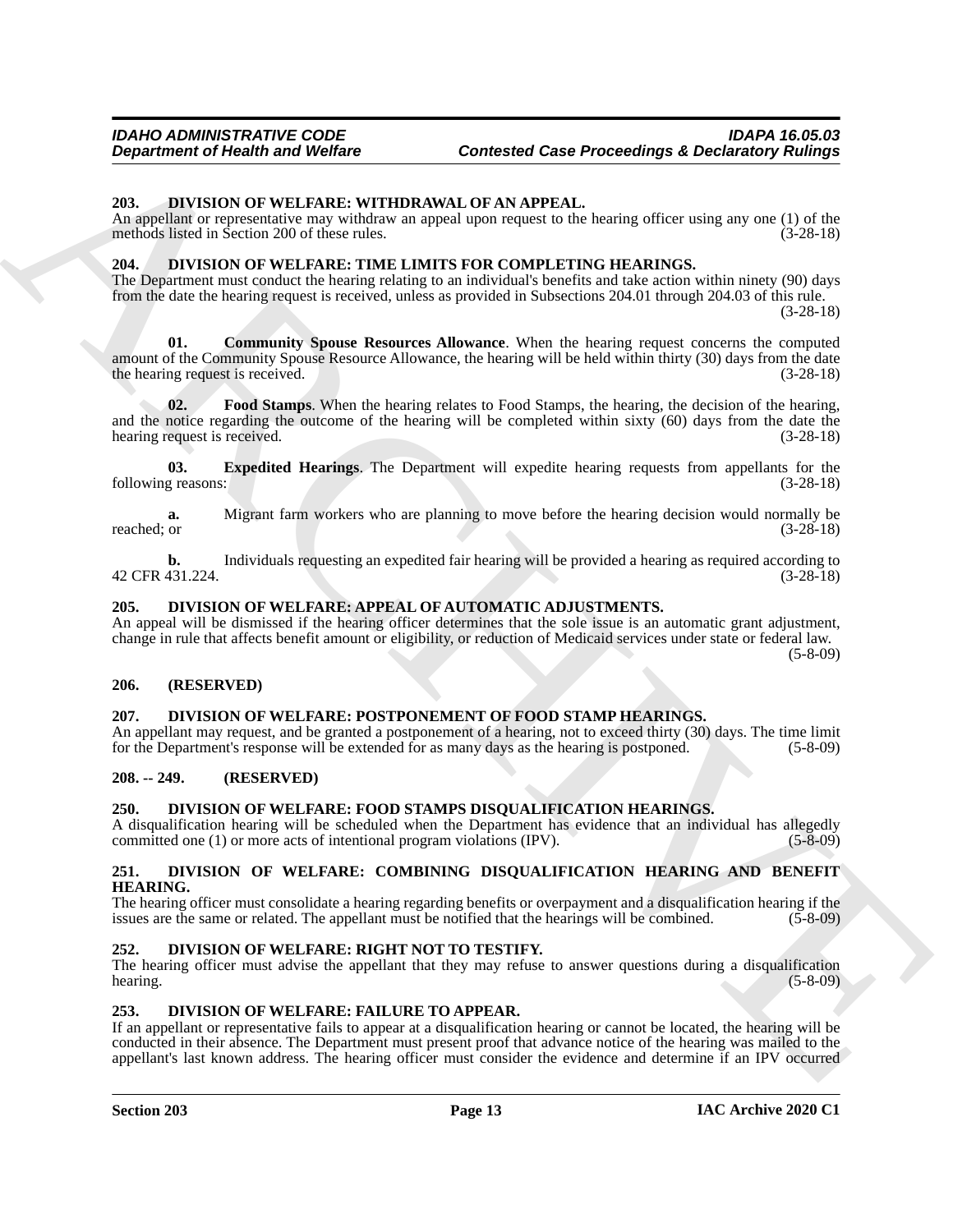based solely on the information provided by the Department. The appellant has ten (10) days from the date of the scheduled hearing to show good cause for failure to appear. If an IPV had been established, but the hearing officer determines the appellant had good cause for not appearing, the previous decision will be void and a new hearing will be conducted. The previous hearing officer may conduct the new hearing. (5-8-09)

#### <span id="page-13-11"></span><span id="page-13-0"></span>**254. DIVISION OF WELFARE: STANDARD FOR DETERMINING INTENTIONAL PROGRAM VIOLATIONS.**

The determination that an intentional program violation has been committed must be established by clear and convincing evidence that the appellant committed or intended to commit an IPV. (5-8-09) convincing evidence that the appellant committed or intended to commit an IPV.

### <span id="page-13-1"></span>**255. -- 297. (RESERVED)**

#### <span id="page-13-6"></span><span id="page-13-2"></span>**298. DIVISION OF WELFARE: CHILD SUPPORT SERVICES.**

In a child support enforcement proceeding, an individual or a representative may request a hearing after being served notice of license suspension or notice of an asset withholding order from the Financial Institution Data Match (FIDM) process. (3-28-18)

#### <span id="page-13-10"></span>**01. Time Limits for Requesting a Hearing**. (3-28-18)

**a.** License Suspension. The licensee has twenty-one (21) days from the date of service of the notice either by personal service or certified mail, to request a hearing by filing with the Department to contest the suspension of license or licenses. A timely request for a hearing stays the suspension of the license or licenses through the issuance of the order by the Department. The Department will notify the licensing authority if the suspension is vacated or stayed. (3-28-18)

**Experiment of Health and Validares**<br> **Experiment of Health and Validares**<br> **Experiment of Health and Validares Construction** (See Proposition 2). The system of the system of the system of the system of the system of the **b.** Financial Institution Data Match (FIDM). The obligor or co-owner has fourteen (14) days from the date of mailing the notice of asset withholding order to request a hearing in writing to contest the asset being withheld. Upon receiving a timely request for hearing, the Department will notify the financial institution that it must continue to hold the asset until an order is issued and the Department provides instructions for the disposition of the asset. If the obligor or co-owner does not file a timely request for hearing, the Department will notify the financial institution to promptly surrender the amount of the asset that has been frozen to the Department. (3-28-18)

**Time Limits for Completing Hearings**. The Department will hold an administrative hearing within thirty (30) days from the day the Department receives the request for hearing to contest asset withholding from<br>(3-28-18) the FIDM process.

#### <span id="page-13-9"></span><span id="page-13-7"></span>**03. Default**. (3-28-18)

**a.** Licensing Authority. If the licensee fails to make a timely request for a hearing or fails to appear at the hearing without good cause, the Department will issue an order of Default suspending the license or licenses. On receipt of the final order from the Department, the licensing authority will suspend the license effective the date the order became final, without additional review or hearing. (3-28-18)

**b.** Financial Institution. If the obligor or co-owner of the asset fails to appear at the hearing without good cause, the Department will issue an order of Default upholding the asset withholding order. On receipt of the final order from the Department, the financial institution will promptly surrender the amount of the asset that has been frozen to the Department. (3-28-18)

<span id="page-13-8"></span>**04. Time for Filing an Appeal**. An order of suspension or asset withholding order issued by a hearing officer of the Department will be final and conclusive between the parties unless a petition for review is filed within twenty-eight (28) days with the district court. (3-28-18) twenty-eight  $(28)$  days with the district court.

#### <span id="page-13-3"></span>**299. (RESERVED)**

<span id="page-13-5"></span><span id="page-13-4"></span>**300. DIVISION OF MEDICAID: ADMINISTRATIVE REVIEWS FOR PROVIDERS AND FACILITIES.**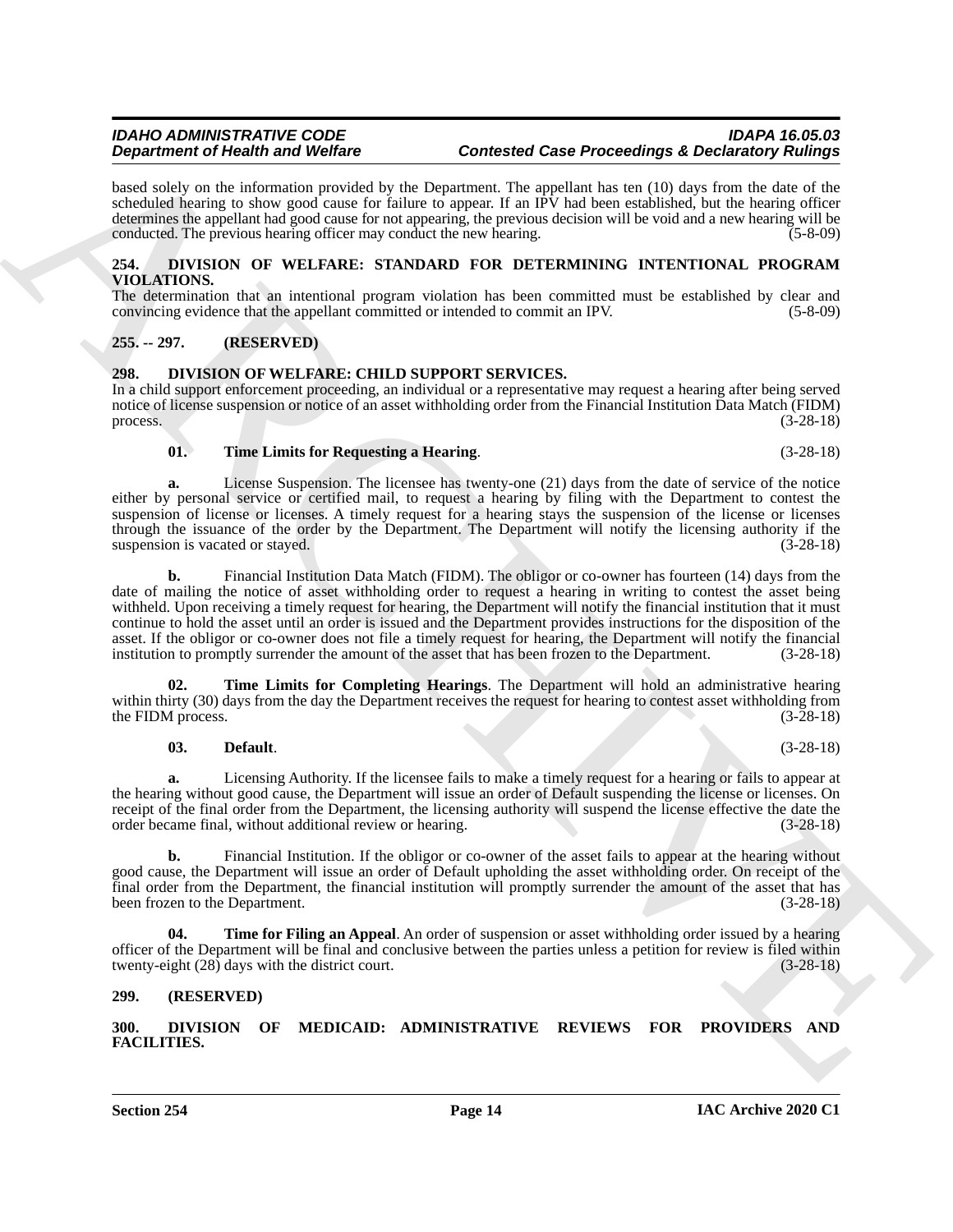**01. Written Request**. An action relating to audited cost reports or Medicaid cost settlement calculations required by administrative rule is final and effective unless the provider or facility requests in writing an administrative review within thirty (30) days after the notice is mailed. The request must: (3-28-18)

<span id="page-14-7"></span>

| a. | Be signed by the licensed administrator of the facility or by the provider; | $(3-28-18)$ |
|----|-----------------------------------------------------------------------------|-------------|
| b. | Identify the challenged decision;                                           | $(3-28-18)$ |

<span id="page-14-6"></span>**c.** State specifically the grounds for its contention that the decision was erroneous; and (3-28-18)

**d.** Include copies of any documentation on which the facility or provider intends to rely to support its (3-28-18) position. (3-28-18)

**Department of Health and Wellins Constant through Constant of Case Possession Constant of North Action Constant Action (1991) and the state of the state of the state of the state of the state of the state of the state of 02. Review Conference**. The parties must clarify and attempt to resolve the issues at the review conference, which must be held within thirty (30) days after the request for the administrative review is received. The thirty (30) day requirement may be extended when both parties agree in writing to a specified later date. If the Department determines that additional documentation is needed to resolve the issues, a second session of the conference may be scheduled within thirty (30) days of the initial conference. This second session date may be extended when both parties agree in writing to a specified later date. (3-28-18)

<span id="page-14-12"></span><span id="page-14-5"></span>**03. Department Decision**. The Department will provide a written decision to the facility or provider. (3-28-18)

#### <span id="page-14-0"></span>**301. DIVISION OF MEDICAID: SCOPE OF APPEAL HEARING.**

If the Department's decision after the administrative review is appealed, only issues and documentation that were presented in the administrative review will be admissible in the appeal hearing. (3-28-18) presented in the administrative review will be admissible in the appeal hearing.

### <span id="page-14-8"></span><span id="page-14-1"></span>**302. DIVISION OF MEDICAID: APPEALS PROCESS FOR MEDICAID PARTICIPANTS.**

**01. Medicaid Participant Appeals**. Medicaid participants whose appeals are not related to services delivered through a Managed Care Entity (MCE), as defined in Section 010 of these rules, must use the appeals process provided in Sections 101 through 199 of these rules. (3-28-18) process provided in Sections 101 through 199 of these rules.

#### <span id="page-14-11"></span><span id="page-14-10"></span>**02 Medicaid Participant Appeals Related to Services Delivered Through Managed Care Entity**.  $(3-28-18)$

**a,** Participants whose appeals are related to services delivered through a managed care entity must utilize the complaint, grievance, and appeal process required by the Department and the managed care contractor.

(3-28-18)

**b.** Participants whose appeals are related to services delivered through a Managed Care Entity (MCE) must follow the appeals process in 42 CFR 438.402 through 42 CFR 438.408. (3-28-18)

<span id="page-14-9"></span>**03. Expedited Fair Hearings for Medicaid Participants**. The Department will provide a process for expedited fair hearings for Medicaid participants in accordance with 42 CFR Part 438 or 431, as applicable.

(3-28-18)

#### <span id="page-14-2"></span>**303. -- 399. (RESERVED)**

#### <span id="page-14-4"></span><span id="page-14-3"></span>**400. DIVISION OF HEALTH: LABORATORIES.**

A notice of grounds for denial, suspension, revocation or renewal becomes final and effective unless the applicant or responsible party files a written appeal by registered or certified mail within fourteen (14) days of receipt of the notice. A hearing will be held not more than twenty-eight (28) days from receipt of the appeal. The applicant or responsible person will receive at least fourteen (14) days of notice of the hearing date. If the Department finds that the public health, safety or welfare imperatively requires emergency action, and incorporates the findings to that effect in its notice of denial, suspension or revocation, summary suspension of the approval may be ordered.

 $(4-11-06)$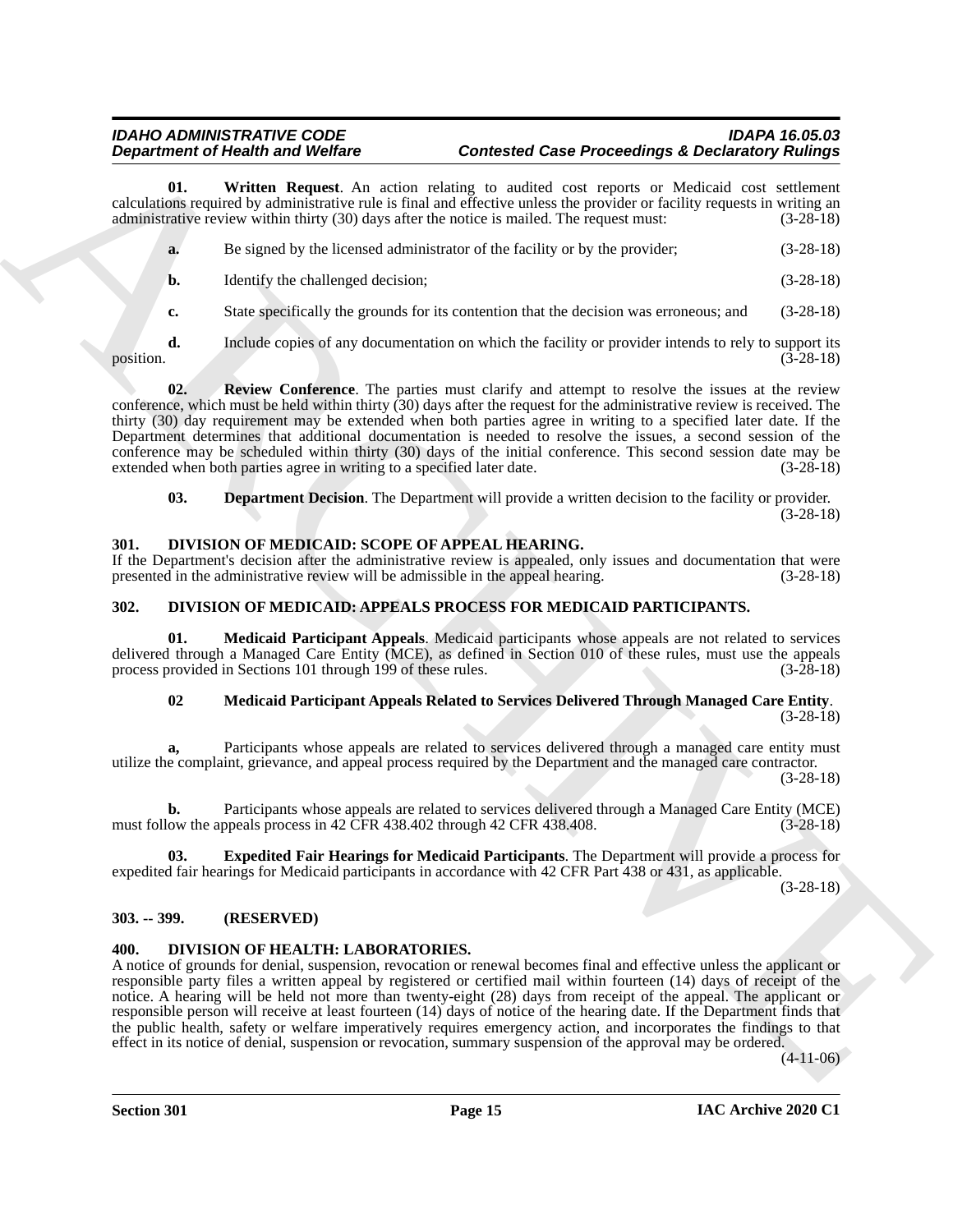#### <span id="page-15-15"></span><span id="page-15-0"></span>**401. DIVISION OF HEALTH: REPORTABLE DISEASES.**

An order for isolation or quarantine is a final agency action as set forth in Section 56-1003(7), Idaho Code. Other orders or restrictions as specified in IDAPA 16.02.10, "Idaho Reportable Diseases," become final and effective unless an appeal is filed within five (5) working days after the effective date of the order or restriction. (5-8-09)

<span id="page-15-16"></span>**01. Conduct of Hearing**. The Department may take whatever precautions and make whatever arrangements are necessary for the conduct of such hearing to insure that the health of participants and the public is not jeopardized. (3-30-01) (3-30-01)

<span id="page-15-17"></span>**02. Review**. Any person directly affected by an order or restriction may file exceptions to the Director's determination, which will be reviewed by the Board. The order or restriction remains effective unless rescinded by the Board. (4-11-06) the Board.  $(4-11-06)$ 

#### <span id="page-15-14"></span><span id="page-15-1"></span>**402. DIVISION OF HEALTH: FOOD ESTABLISHMENTS.**

Appeal procedures will be as provided under IDAPA 16.02.19, "Idaho Food Code," Section 861. (5-8-09)

#### <span id="page-15-2"></span>**403. -- 499. (RESERVED)**

#### <span id="page-15-6"></span><span id="page-15-3"></span>**500. DIVISION OF FAMILY AND COMMUNITY SERVICES: CHILD PROTECTION CENTRAL REGISTRY ADMINISTRATIVE REVIEW.**

A substantiated incident of child abuse, neglect, or abandonment will automatically become effective and be placed on the Child Protection Central Registry unless the individual identified in the notification files a request for an administrative review within twenty-eight (28) days from the date on the notification. The request for an administrative review must be mailed to the Family and Community Services (FACS) Division Administrator.

(5-8-09)

<span id="page-15-8"></span>**01. Content of Request**. The request for an administrative review must identify the notification being protested and explain the reasons for disagreement. Additional information may be provided for the Administrator's consideration. (5-8-09)

<span id="page-15-7"></span>**02. Administrative Review**. The FACS Division Administrator will consider all available information and determine whether the incident was erroneously determined to be "substantiated." The Administrator will furnish a written decision to the individual. (5-8-09)

#### <span id="page-15-12"></span><span id="page-15-11"></span><span id="page-15-4"></span>**501. DIVISION OF FAMILY AND COMMUNITY SERVICES: INTENSIVE BEHAVIORAL INTERVENTION (IBI) ADMINISTRATIVE REVIEW.**

Department of Health was Wolfer<br>
40. Darrenton Contract Case Proceedings & Declinion Contract Case<br>
40. Darrenton Contract Case (1993) and the contract Case (1993) and the contract Case (1993)<br>
An one-contract Case (1993) **01. Request for Administrative Review**. An action relating to certification, billing, or reimbursement is final and effective unless the provider requests in writing an administrative review within twenty-eight (28) days after the notice is mailed. The request must be signed by the provider, identify the challenged decision, and state specifically the grounds for its contention that the decision was erroneous. The parties must clarify and attempt to resolve the issues at the review conference, which must be held within twenty-eight (28) days after the request for the administrative review. If the Department determines that additional documentation is needed to resolve the issues, a second session of the conference may be scheduled. The Department will provide a written decision to the facility or provider. (5-8-09) provider.  $(5-8-09)$ 

<span id="page-15-13"></span>**Scope of Appeal Hearing**. If the Department's decision after the administrative review is appealed, only issues and documentation that were presented in the administrative review will be admissible in the appeal<br>(5-8-09) (5-8-09)  $h = \frac{1}{5.8-09}$  (5-8-09)

#### <span id="page-15-9"></span><span id="page-15-5"></span>**502. DIVISION OF FAMILY AND COMMUNITY SERVICES: INFANT TODDLER PROGRAM - INDIVIDUAL CHILD COMPLAINTS.**

<span id="page-15-10"></span>**01. Individual Child Complaints**. Parents or providers may request a hearing if they disagree with decisions regarding the identification, evaluation, or placement of a child, or, with the provision of appropriate early intervention services. A request must be filed with the Department's Administrative Procedures Section within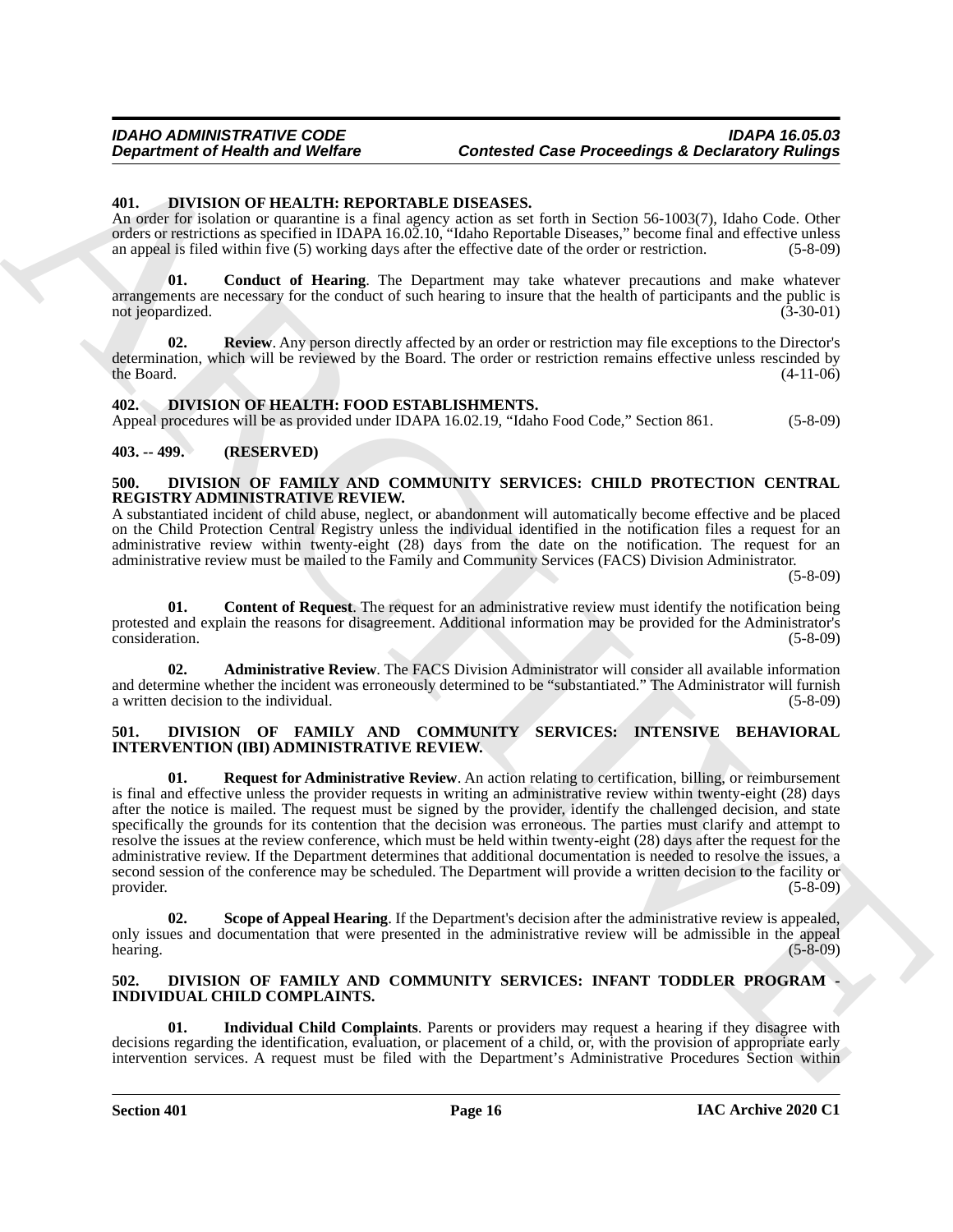<span id="page-16-5"></span>

|                                 | <b>Department of Health and Welfare</b>                                                | <b>Contested Case Proceedings &amp; Declaratory Rulings</b>                                                                                                                                                                                                                                                                                                                                                                                                                                                                                                                        |                          |
|---------------------------------|----------------------------------------------------------------------------------------|------------------------------------------------------------------------------------------------------------------------------------------------------------------------------------------------------------------------------------------------------------------------------------------------------------------------------------------------------------------------------------------------------------------------------------------------------------------------------------------------------------------------------------------------------------------------------------|--------------------------|
|                                 |                                                                                        | twenty-eight (28) days from the date the decision is issued. The request for a hearing must identify:                                                                                                                                                                                                                                                                                                                                                                                                                                                                              | $(3-20-20)$              |
| a.                              |                                                                                        | The child's name, home address, and the early intervention program serving the child;                                                                                                                                                                                                                                                                                                                                                                                                                                                                                              | $(5-8-09)$               |
| b.                              |                                                                                        | A statement identifying the facts and the reason for disagreement with the decision;                                                                                                                                                                                                                                                                                                                                                                                                                                                                                               | $(5-8-09)$               |
| c.                              | The name of the provider who is serving the child;                                     |                                                                                                                                                                                                                                                                                                                                                                                                                                                                                                                                                                                    | $(5-8-09)$               |
| d.                              | A proposed resolution; and                                                             |                                                                                                                                                                                                                                                                                                                                                                                                                                                                                                                                                                                    | $(5-8-09)$               |
| е.                              | A dated signature of the person who is submitting the request.                         |                                                                                                                                                                                                                                                                                                                                                                                                                                                                                                                                                                                    | $(5-8-09)$               |
| 02.                             | complaint in an informal, non-adversarial atmosphere.                                  | Mediation. The Department must offer mediation services at Department expense, which must be<br>held within thirty (30) days after the request for a hearing. A qualified and impartial mediator who is trained in<br>effective mediation techniques will meet at a location convenient to both parties to help them find a solution to the                                                                                                                                                                                                                                        | $(5-8-09)$               |
| a.                              | in the mediation cannot be used in any subsequent proceeding.                          | The parties must sign a confidentiality agreement before these discussions. Information discussed                                                                                                                                                                                                                                                                                                                                                                                                                                                                                  | $(5-8-09)$               |
| b.<br>or federal court.         |                                                                                        | If there is a resolution, both parties must sign a mediation agreement, which is enforceable in state                                                                                                                                                                                                                                                                                                                                                                                                                                                                              | $(5-8-09)$               |
| 03.                             | days before the hearing, unless the other party consents.                              | Due Process Hearings. The hearing must be held and a written decision mailed within thirty (30)<br>days from the receipt of the request for a hearing, whether or not mediation occurs. The hearing officer may bar any<br>party from introducing a relevant evaluation or recommendation that has not been disclosed at least five (5) calendar                                                                                                                                                                                                                                   | $(5-8-09)$               |
| a.                              | decision will continue unless the parties agree otherwise.                             | Current Services. Appropriate early intervention services that are being provided at the time of the                                                                                                                                                                                                                                                                                                                                                                                                                                                                               | $(5-8-09)$               |
| b.                              | not in dispute must be provided.                                                       | Initial Application. If the decision involves an application for initial services, any services that are                                                                                                                                                                                                                                                                                                                                                                                                                                                                           | $(5-8-09)$               |
| 503.                            | ADMINISTRATIVE COMPLAINTS.                                                             | DIVISION OF FAMILY AND COMMUNITY SERVICES: INFANT TODDLER PROGRAM -                                                                                                                                                                                                                                                                                                                                                                                                                                                                                                                |                          |
| 01.                             | within one (1) year of the alleged violation, except in the following circumstances:   | Filing of Complaint. An individual or organization, including those from another State, may file a<br>written, signed complaint against any public or private service provider, alleging a violation of the Part C program<br>and regulations at 34 CFR Part 303. The complaint must identify what requirement has been violated and the facts<br>upon which the complaint is based. Complaints can include an allegation that a provider failed to implement the<br>decision after a hearing. The complaint must be filed with the Department's Administrative Procedures Section | $(3-20-20)$              |
| a.                              | If there is a continuing violation for that child or other children; or                |                                                                                                                                                                                                                                                                                                                                                                                                                                                                                                                                                                                    | $(5 - 8 - 09)$           |
| b.                              | than three (3) years prior to the date the complaint is received by the public agency. | If the complaint requests reimbursement or corrective action for a violation that occurred not more                                                                                                                                                                                                                                                                                                                                                                                                                                                                                | $(5-8-09)$               |
|                                 |                                                                                        | Investigation and Decision. Upon receipt, the Department has sixty (60) days, unless exceptional                                                                                                                                                                                                                                                                                                                                                                                                                                                                                   |                          |
| 02.<br>circumstances exist, to: |                                                                                        |                                                                                                                                                                                                                                                                                                                                                                                                                                                                                                                                                                                    |                          |
| a.                              |                                                                                        | Investigate the complaint, including conducting an independent, on-site investigation if necessary;                                                                                                                                                                                                                                                                                                                                                                                                                                                                                | $(5-8-09)$<br>$(5-8-09)$ |

#### <span id="page-16-4"></span><span id="page-16-3"></span><span id="page-16-2"></span><span id="page-16-1"></span><span id="page-16-0"></span>**503. DIVISION OF FAMILY AND COMMUNITY SERVICES: INFANT TODDLER PROGRAM - ADMINISTRATIVE COMPLAINTS.**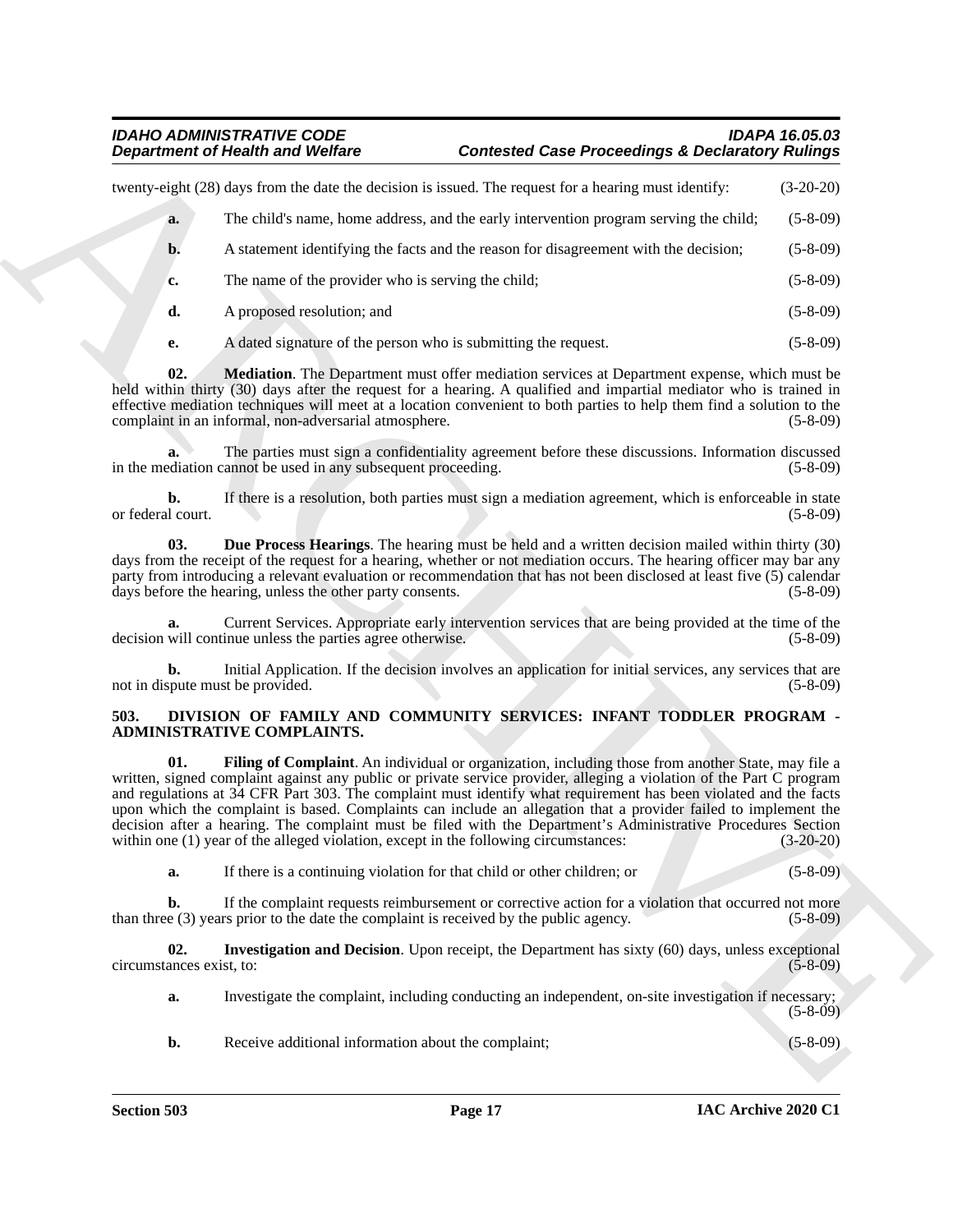- **c.** Make an independent determination whether a violation occurred; (5-8-09)
- <span id="page-17-7"></span>**d.** Issue a written decision with findings, conclusions, and an explanation for the decision. (5-8-09)

**Department of Health was Wolfare**<br>
Contested Case Proceedings & Declinion of Wolfar<br>
Contest at the anti-space above which are contested Case Proceedings & Declinion (2008)<br>
4. The anti-space above the final properties a **03. Resolution**. If the Department concludes that appropriate services were or are not being provided, the decision must address remedial action including, if appropriate, the award of monetary reimbursement or corrective action appropriate to the needs of the child and family, technical assistance, and negotiation. The Department must also address appropriate future services for all infants and toddlers with disabilities and their families. (5-8-09) families. (5-8-09)

<span id="page-17-6"></span>**04.** Extent of Review. No issue that is being addressed in an active hearing process can be dealt with in an administrative complaint until the conclusion of the hearing. Any issue that is not part of the hearing must be resolved within the sixty (60) day review time. Issues that have already been decided in the hearing are final and binding on the complainant. (5-8-09)

#### <span id="page-17-0"></span>**504. -- 599. (RESERVED)**

#### <span id="page-17-9"></span><span id="page-17-1"></span>**600. DIVISION OF LICENSING AND CERTIFICATION: REQUEST FOR ADMINISTRATIVE REVIEW.**

**01. Written Request**. An action relating to licensure or certification is final and effective unless the provider or facility requests in writing an administrative review within twenty-eight (28) days after the notice is mailed. The request must: (3-28-18) mailed. The request must:

<span id="page-17-12"></span>

| Be signed by the licensed administrator of the facility, or by the provider; | $(3-28-18)$ |
|------------------------------------------------------------------------------|-------------|
|                                                                              |             |

- **b.** Identify the challenged decision; and (3-28-18)
- <span id="page-17-11"></span>**c.** State specifically the grounds for its contention that the decision was erroneous. (3-28-18)

**02. Review Conference**. An administrative review conference must be held within twenty-eight (28) days of receipt of the request for the administrative review. The twenty-eight (28) day requirement may be extended when both parties agree in writing to a specified later date. The parties must clarify and attempt to resolve the issues during the administrative review conference. If the Department determines additional documentation is needed to resolve the issues, a second session of the review conference may be scheduled. (3-28-18) resolve the issues, a second session of the review conference may be scheduled.

<span id="page-17-10"></span>**Department Decision**. The Department will provide a written decision to the facility or provider days of the conclusion of the administrative review conference. (3-28-18) within thirty  $(30)$  days of the conclusion of the administrative review conference.

#### <span id="page-17-2"></span>**601. -- 699. (RESERVED)**

#### <span id="page-17-8"></span><span id="page-17-3"></span>**700. DIVISION OF BEHAVIORAL HEALTH: REQUEST FOR ADMINISTRATIVE REVIEW.**

**01. Written Request**. An action relating to program approval is final and effective unless the provider or facility requests in writing an administrative review within twenty-eight (28) days after the notice is mailed. The request must: (3-28-18) request must:

<span id="page-17-5"></span>

| а. | Be signed by the program administrator of the facility; | $(3-28-18)$ |
|----|---------------------------------------------------------|-------------|
| b. | Identify the challenged decision; and                   | $(3-28-18)$ |

<span id="page-17-4"></span>**c.** State specifically the grounds for its contention that the decision was erroneous. (3-28-18)

**02. Review Conference**. The parties must clarify and attempt to resolve the issues at the review conference, which must be held within twenty-eight (28) days after the request for the administrative review. The twenty-eight (28) day requirement may be extended when both parties agree in writing to a specified later date. If the Department determines that additional documentation is needed to resolve the issues, a second session of the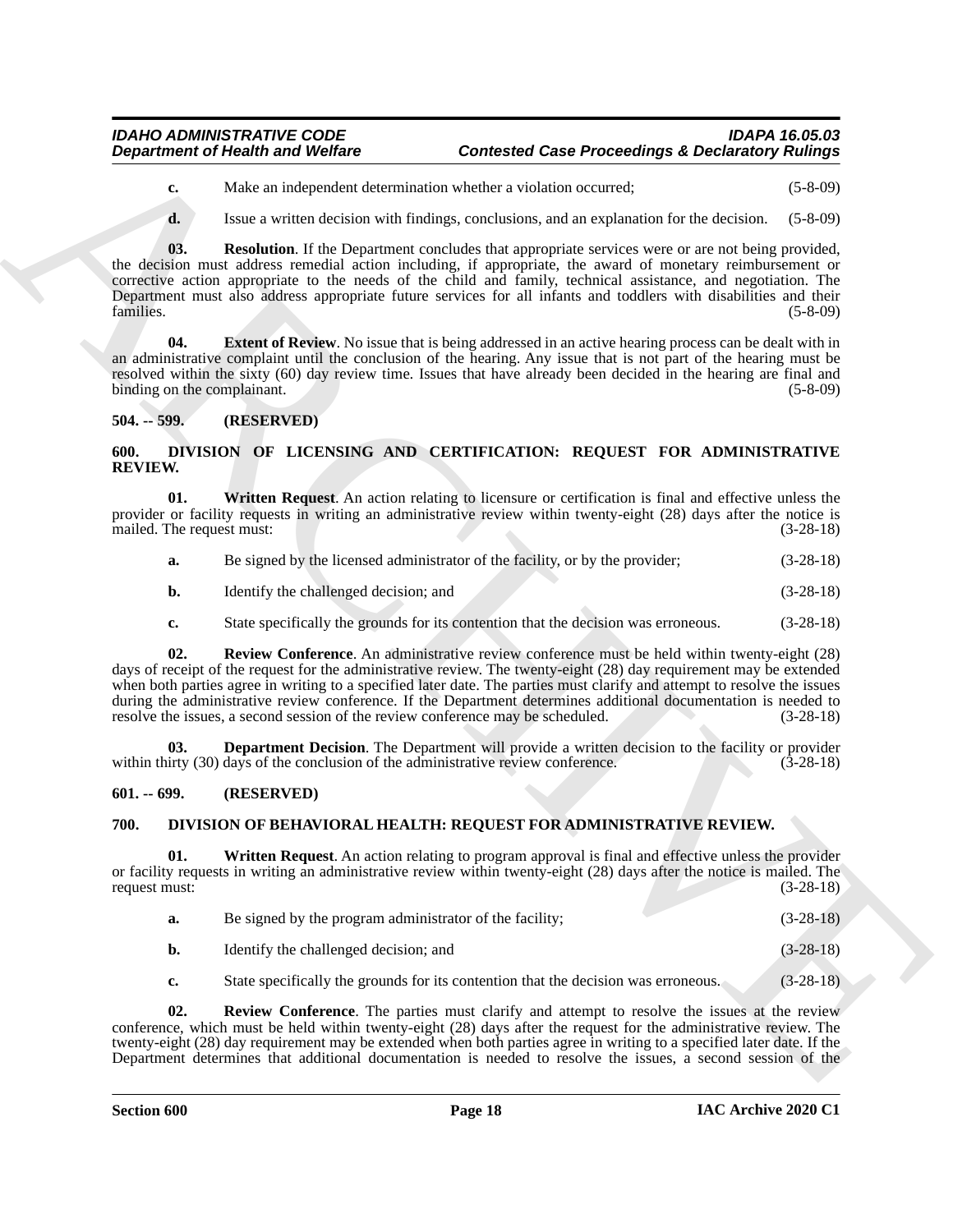conference may be scheduled. (3-28-18)

<span id="page-18-4"></span>**03. Department Decision**. The Department will provide a written decision to the facility or provider inty (30) days of the conclusion of the administrative review conference. (3-28-18) within thirty  $(30)$  days of the conclusion of the administrative review conference.

#### <span id="page-18-0"></span>**701. -- 749. (RESERVED)**

<span id="page-18-5"></span><span id="page-18-1"></span>**750. DIVISION OF BEHAVIORAL HEALTH: YOUTH EMPOWERMENT SERVICES (YES).** Contested case proceedings for non-Medicaid Youth Empowerment Services (YES) are governed by the general provisions of this chapter, unless otherwise specified in Section 751 of these rules. (3-28-18)

#### <span id="page-18-6"></span><span id="page-18-2"></span>**751. DIVISION OF BEHAVIORAL HEALTH: YOUTH EMPOWERMENT SERVICES (YES) GRIEVANCE PROCESS.**

**01. Grievance**. Individuals, family members, or legal guardians may choose to submit a written request to participate in this grievance process regarding non-Medicaid matters related to YES services. A grievance<br>is a statement of dissatisfaction about any matter other than an adverse benefit determination. (3-28-18) is a statement of dissatisfaction about any matter other than an adverse benefit determination.

<span id="page-18-10"></span><span id="page-18-9"></span>**02. Grievance Content**. A grievance must include: (3-28-18)

**a.** The full name, mailing address, phone numbers, and e-mail contact for the individual who is the nant using YES services; (3-28-18) complainant using YES services;

**b.** The full name, mailing address, phone numbers, and e-mail contact of the person submitting the grievance on behalf of the complainant; (3-28-18)

**c.** A detailed explanation of the decision or non-Medicaid matter related to YES services that is being 1 from the perspective of the complainant; and (3-28-18) contested from the perspective of the complainant; and

<span id="page-18-7"></span>**d.** Any steps that have already been taken to resolve the issue. (3-28-18)

**03. Department Response to Grievance**. The Department will respond to the complainant within sixty (60) days of receipt of the grievance on its findings. The grievance process may include gathering additional information from involved parties and may run concurrent to the fair hearing process. (3-28-18)

**a.** The Department will address concerns related to dissatisfaction with a process or a provider at the reprosed reprosed to the reprosedured research at the concerns related to dissatisfaction with a process or a provide lowest or most appropriate organizational level possible.

<span id="page-18-8"></span>**b.** The Department will document the filing of the grievance and the outcome in its response to the  $(3-28-18)$ complainant.

Department of Health was Wolfare<br>
contented Gase Proceedings & Declinion of Ningari<br>
collection in the collection of the collection of the collection of the first example of the collection of the collection of the collect **04. Expedited Hearings**. When the Division of Behavioral Health determines that an expedited fair hearing is needed using the same standards described in Section 302 of these rules, the Department will provide an expedited fair hearing for non-Medicaid eligible YES individuals in compliance with time limits for an agency found in 42 CFR 431 for YES inpatient services, or the time limits for a PAHP found in 42 CFR 438, for outpatient YES services. (3-28-18)

<span id="page-18-3"></span>**752. -- 999. (RESERVED)**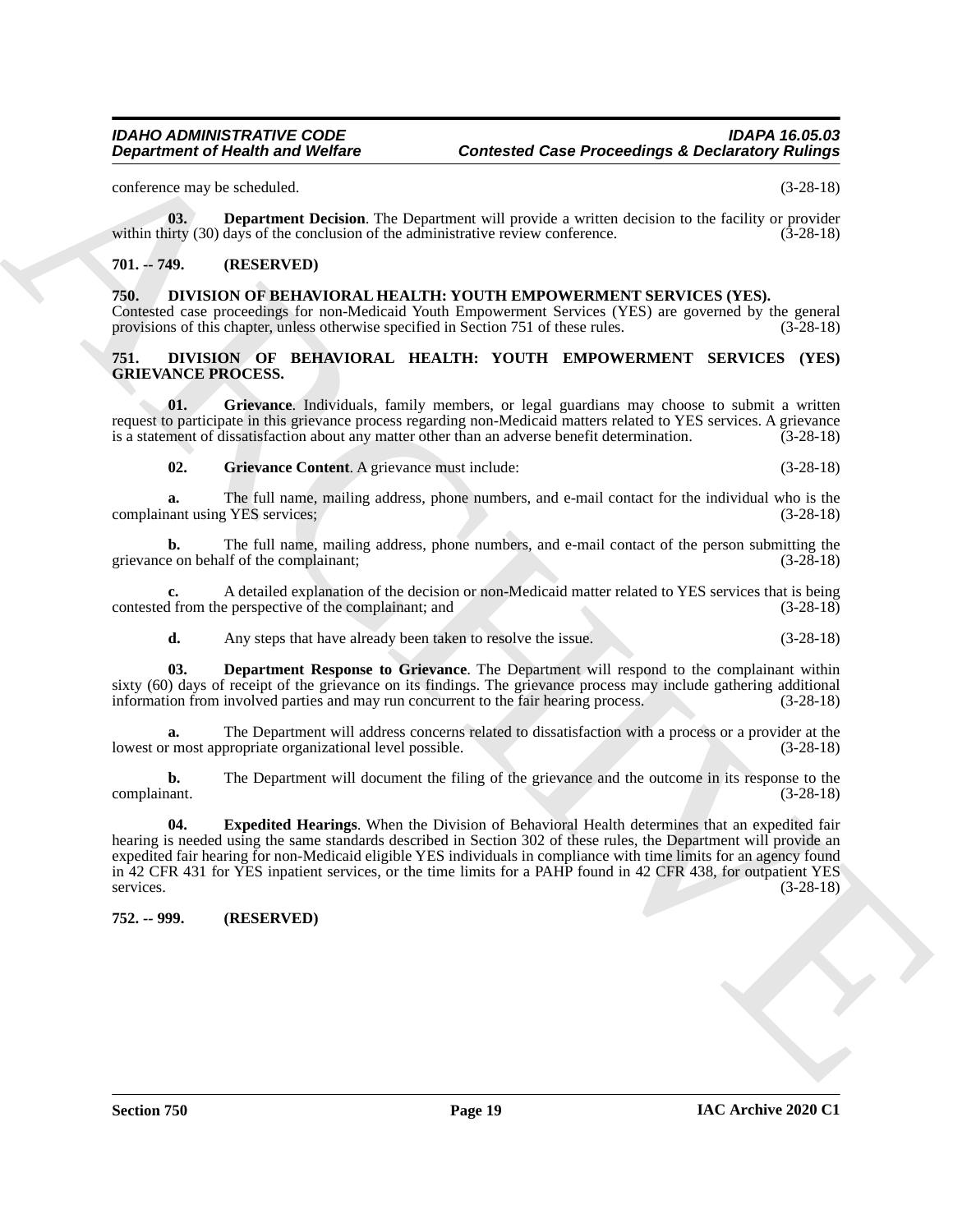# *Subject Index*

#### **A**

Access To Records Of Individuals With Developmental Or Mental Disabilities 6 Administrative Appeals 6 Appeal Of Automatic Adjustments, Division Of Welfare 13 Authority Of Hearing Officer 10

#### **B**

Briefing Schedule 9 Burden Of Proof - Individual Benefit Cases 10

# **C**

Consolidated Hearing 9 Contents Of Petition For Declaratory Ruling 7

#### **D**

Decision & Order 11 Default 9 Definitions, IDAPA 16.05.03, Rules Governing Contested Case Proceedings & Declaratory Rulings 6 Administrative Review 6 Appellant 6 Board 6 Complainant 6 Cost Report 6 Cost Settlement 6 Department 6 Director 6 Hearing Officer 6 Intervenor 6 IPV 6 Managed Care Entity (MCE) 7 Party 7 Youth Empowerment Services (YES) Program Participant 7 Department Responsibility 8 Discovery 9 Discretionary Judicial Notice 10 Disposition Of Case Without A Hearing 9 Disposition Of Petition For Declaratory Ruling 7 Beyond Authority 8 Contested Case 8 Incomplete 7 No Legal Interest 8 Others Affected 8 Division Of Behavioral Health Request For Administrative Review Department Decision 19 Review Conference 18

[A](#page-5-7)nsari Tackmond The [C](#page-15-9)olumb Care is the second of the second of the second of the second of the second of the second of the second of the second of the second of the second of the second of the second of the second of the Written Request 18 Youth Empowerment Services (YES) 19 Youth Empowerment Services (YES) Grievance Process 19 Department Response to Grievance 19 Expedited Hearings 19 Grievance 19 Grievance Content 19 Division Of Family & Community Services Child Protection Central Registry Administrative Review 16 Administrative Review 16 Content of Request 16 Infant Toddler Program - Administrative Complaints 17 Extent of Review 18 Filing of Complaint 17 Investigation & Decision 17 Resolution 18 Infant Toddler Program - Individual Child Complaints 16 Due Process Hearings 17 Individual Child Complaints 16 Mediation 17 Intensive Behavioral Intervention (IBI) Administrative Review 16 Request for Administrative Review 16 Scope of Appeal Hearing 16 Division Of Health Food Establishments 16 Laboratories 15 Reportable Diseases 16 Conduct of Hearing 16 Review 16 Division Of Medicaid Administrative Reviews For Providers And Facilities 14 Department Decision 15 Review Conference 15 Written Request 15 Appeals Process For Medicaid Participants 15 Expedited Fair Hearings for Medicaid Participants 15 Medicaid Participant Appeals 15 Medicaid Participant Appeals Related to Services Delivered Through Managed Care Entity 15

Scope Of Appeal Hearing 15 Division Of Welfare Appeal Of Automatic Adjustments 13 Appeals 12 Division of Welfare Programs 12 Methods for Filing Appeals 12 Child Support Services 14 Default 14 Time for Filing an Appeal 14 Time Limits for Completing Hearings 14 Time Limits for Requesting a Hearing 14 Combining Disqualification Hearing & Benefit Hearing 13 Failure To Appear 13 Informal Conference 12 Postponement Of Food Stamp Hearings 13 Right Not To Testify 13 Standard For Determining Intentional Program Violations 14 Time For Filing Appeal 12 Time Limits For Completing Hearings 13 Community Spouse Resources Allowance 13 Expedited Hearings 13 Food Stamps 13 Withdrawal Of An Appeal 13 Divisions Of Behavioral Health Request For Administrative Review 18 Divisions Of Licensing & Certification Request For Administrative Review 18 Department Decision 18 Review Conference 18 Written Request 18

**E** Effect Of Petition For Judicial Review 11 Evidence 10

# **F**

Filing Of Appeals 8 Appeals 8 Time Limits for Filing Appeal 8 Filing Of Documents In An Appeal Final Order 11